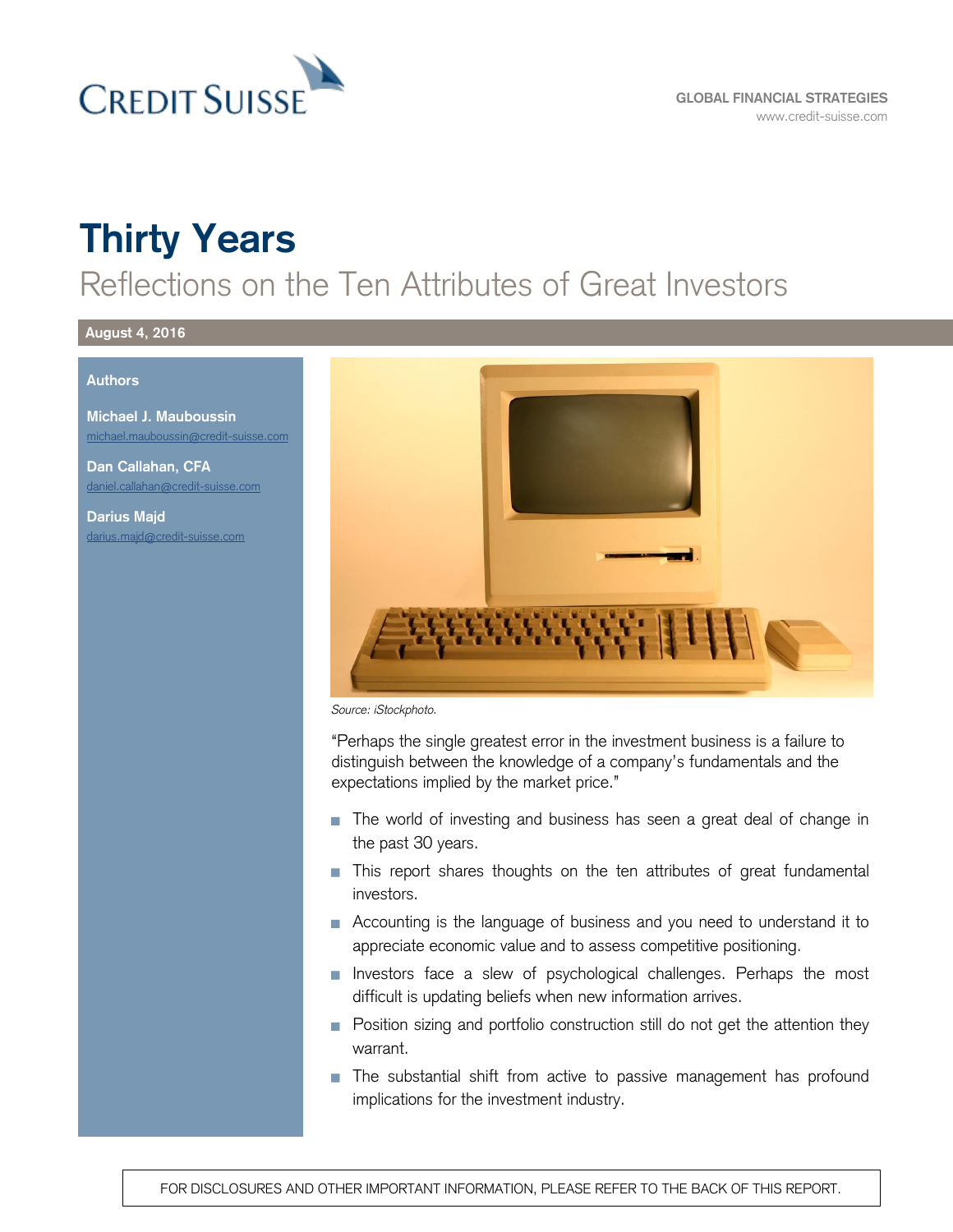

#### **Introduction**

I started on Wall Street 30 years ago today. It has been a fascinating three decades, which is undoubtedly true of all periods of similar length. Notable events include the stock market crash of 1987, the fall of the Berlin Wall and unwinding of communism, the introduction of the Internet and the ensuing dot-com bubble, and a painful financial crisis and a subsequent recovery.

Exhibit 1 shows a contrast between then and now. The indices for equity markets are roughly 10 times higher than they were in 1986, unadjusted for inflation and dividends, and the yield on the U.S. 10-year Treasury note is one-fifth of what it was. Of the top 10 companies by market capitalization in 1986, only General Electric, AT&T, and Exxon Mobil remain in the group today. Google, Amazon.com, and Facebook were not even dreams. In 1986, Microsoft, Oracle, Adobe, and Sun Microsystems went public.

I have spent roughly two-thirds of my career on the sell-side and a third on the buy-side. Both experiences have been deeply gratifying and incredible learning opportunities. In this report, I offer what I believe to be the ten attributes of a great fundamental investor, as well as some thoughts on where we go from here. Before I do so, I provide some personal background and note the influences on my thinking. Feel free to skip directly to the attributes section on page six.

| LATING IT August 4. TJ00 and 2010 (Dased On the Closing price the previous business day) |                                                                                                                                                 |                                                             |                                                                                                                                                         |
|------------------------------------------------------------------------------------------|-------------------------------------------------------------------------------------------------------------------------------------------------|-------------------------------------------------------------|---------------------------------------------------------------------------------------------------------------------------------------------------------|
| <b>DJIA</b><br>S&P 500<br><b>NASDAQ</b>                                                  | <u>1986</u><br>1,763.54<br>234.91<br>370.66                                                                                                     | <u>(inflation adjusted)</u><br>3,878.47<br>516.63<br>815.17 | 2016<br>18,355.00<br>2,163.79<br>5,159.74                                                                                                               |
| Yield on U.S. 10-year Treasury note                                                      | 7.34%                                                                                                                                           |                                                             | 1.54%                                                                                                                                                   |
| Dividend yield S&P 500                                                                   | 3.5%                                                                                                                                            |                                                             | 2.1%                                                                                                                                                    |
| Cyclically adjusted price-earnings (CAPE) ratio                                          | 13.9x                                                                                                                                           |                                                             | 26.2x                                                                                                                                                   |
| Gold                                                                                     | \$361                                                                                                                                           | \$794                                                       | \$1,356                                                                                                                                                 |
| Oil                                                                                      | \$12                                                                                                                                            | \$26                                                        | \$41                                                                                                                                                    |
| Cost of storage (\$/MB)                                                                  | \$71                                                                                                                                            |                                                             | \$0.0000633                                                                                                                                             |
| Cost of computing (100 calculations)                                                     | \$1                                                                                                                                             |                                                             | \$0.000001                                                                                                                                              |
| Equity mutual fund AUM                                                                   | \$0.15 trillion                                                                                                                                 |                                                             | \$8.15 trillion                                                                                                                                         |
| Passively-managed assets                                                                 | $< 1\%$                                                                                                                                         |                                                             | 35%                                                                                                                                                     |
| Top 10 stocks                                                                            | <b>IBM</b><br>Exxon<br><b>General Electric</b><br>AT&T<br>Royal Dutch<br>General Motors<br>DuPont<br><b>BellSouth</b><br>Philip Morris<br>Merck |                                                             | Apple<br>Alphabet (Google)<br>Microsoft<br>Exxon Mobil<br>Amazon.com<br>Berkshire Hathaway<br>Johnson & Johnson<br>Facebook<br>General Electric<br>AT&T |

**Exhibit 1: August 4: 1986 and 2016 (based on the closing price the previous business day)**

*Source: FactSet, U.S. Energy Information Administration, Robert Shiller (see: www.econ.yale.edu/~shiller/data.htm),*

*http://ns1758.ca/winch/winchest.html (cost of storage).*

*Note: Gold=NYMEX:GC in dollars per ounce; Oil=Cushing, OK WTI spot price in dollars per barrel; CAPE ratio as of July 2016.*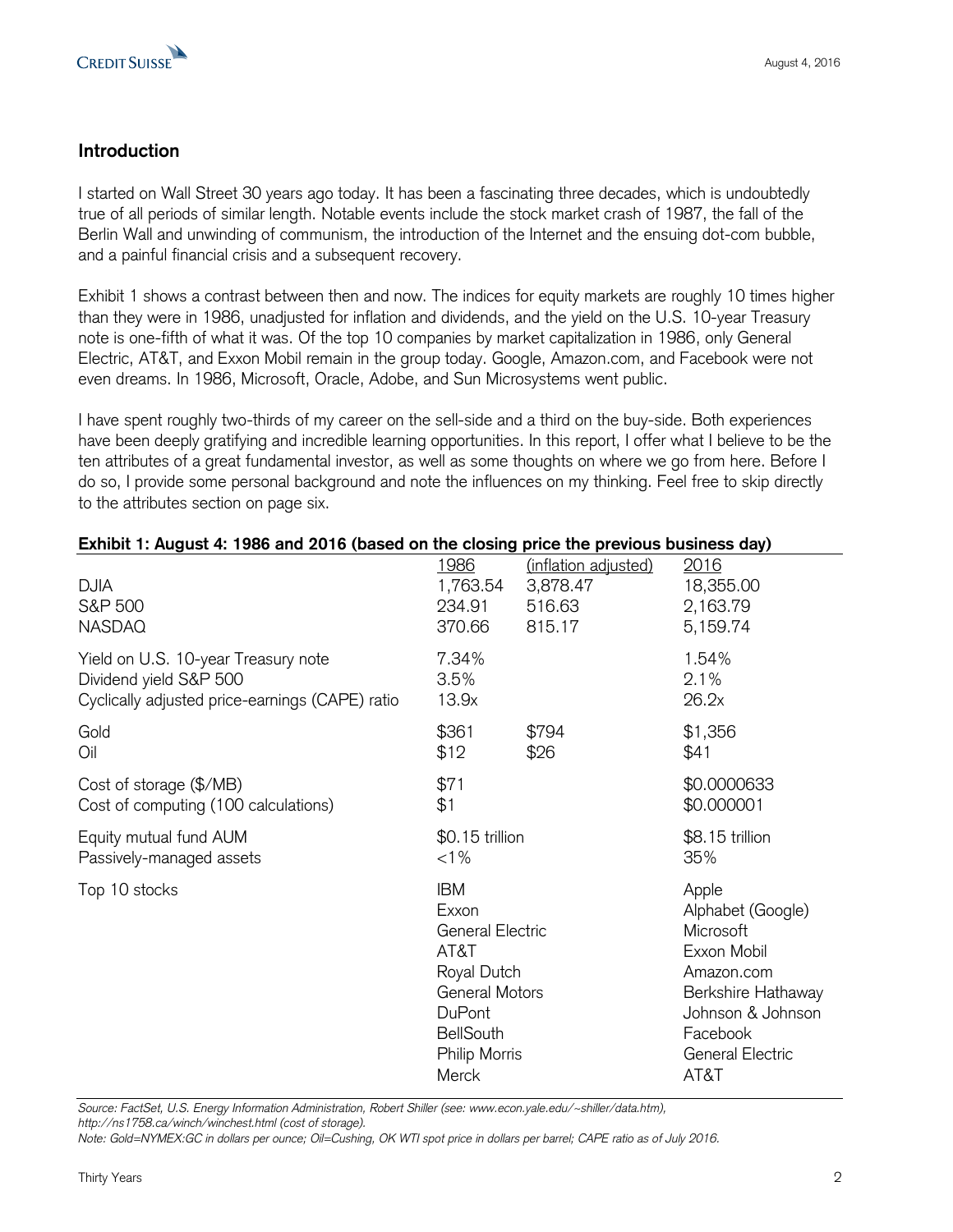

### **Background**

My first job was as a member of a training program at Drexel Burnham Lambert. (How I got the job is a funny story, which I recount in *The Success Equation*. 1 ) Drexel was a hot firm at the time in large part because of Michael Milken. The program was ideal for a novice. We spent the first few months in classroom training and then rotated through more than a dozen departments, including various trading desks, equity research, investment banking, and operations. If you didn't know who you were professionally, the exposure to each of the firm's businesses was an excellent way to find out.

We were being trained to become retail brokers, or what we call "financial advisors" today, and we launched in January 1988. I was an abject failure. Granted, the environment was not ideal in the wake of the stock market crash of 1987 and Drexel's legal woes. But I was not cut out for that work and it was apparent from the start. Fortunately, I learned a great deal at Drexel, not the least of which is what I am bad at.

I was a government major in college so came to Wall Street unencumbered with any business knowledge. (My senior year I did take "Principles of Accounting" for non-business majors at my father's urging and earned a "C+" out of the generosity of the professor's heart.) I was comfortable with numbers—my college counselor in high school encouraged me to apply to engineering schools—but had little or no exposure to business and finance. But a liberal arts background did expose me to lots of disciplines and cultivated critical thinking.

I believe my lack of business education was an asset because it encouraged me to ask a lot of questions and to think from first principles. I recall going to an equity research morning call and hearing the utility industry analyst suggest the slow-growing companies under his coverage deserved price-earnings (P/E) multiples in the high teens and the tobacco industry analyst imply that his fast-growing companies should trade at P/E's in the mid-teens. How does that make sense? I was dropped into a world of rules-of-thumb, old wives' tales, and intuitions. William James, the famous professor of psychology, suggested that upon entering the world a baby "feels it all as one great blooming, buzzing confusion."<sup>2</sup> That captured it pretty well.

My first breakthrough occurred when a classmate in my training program handed me a copy of *Creating Shareholder Value* by Alfred Rappaport.<sup>3</sup> Reading that book was a professional epiphany. Rappaport made three points that immediately comprised the centerpiece of my thinking. The first is that the ability of accounting numbers to represent economic value is severely limited. Next, he emphasized that competitive strategy analysis and valuation should be joined at the hip. The litmus test of a successful strategy is that it creates value, and you can't properly value a company without a thoughtful assessment of its competitive position.

The final point is that stock prices reflect a set of expectations for future financial performance. A company's stock doesn't generate excess returns solely by the company creating value. The company's results have to exceed the expectations embedded in the stock market.

With my failure as a broker and with *Creating Shareholder Value* as my guiding light, I set off to get a job in equity research. My first real opportunity came as a junior analyst supporting two senior analysts, one following food, beverage, and tobacco companies and the other capital goods. I worked hard and read extensively during that period. For example, I read *Competitive Strategy* and *Competitive Advantage* by Michael Porter. Bennett Stewart's *The Quest for Value*, as well as McKinsey's *Valuation,* came out then as well. The wonderful thing about that time was I could learn ideas on the weekend and apply them on Monday morning. The opportunity to meld theory and practice was crucial.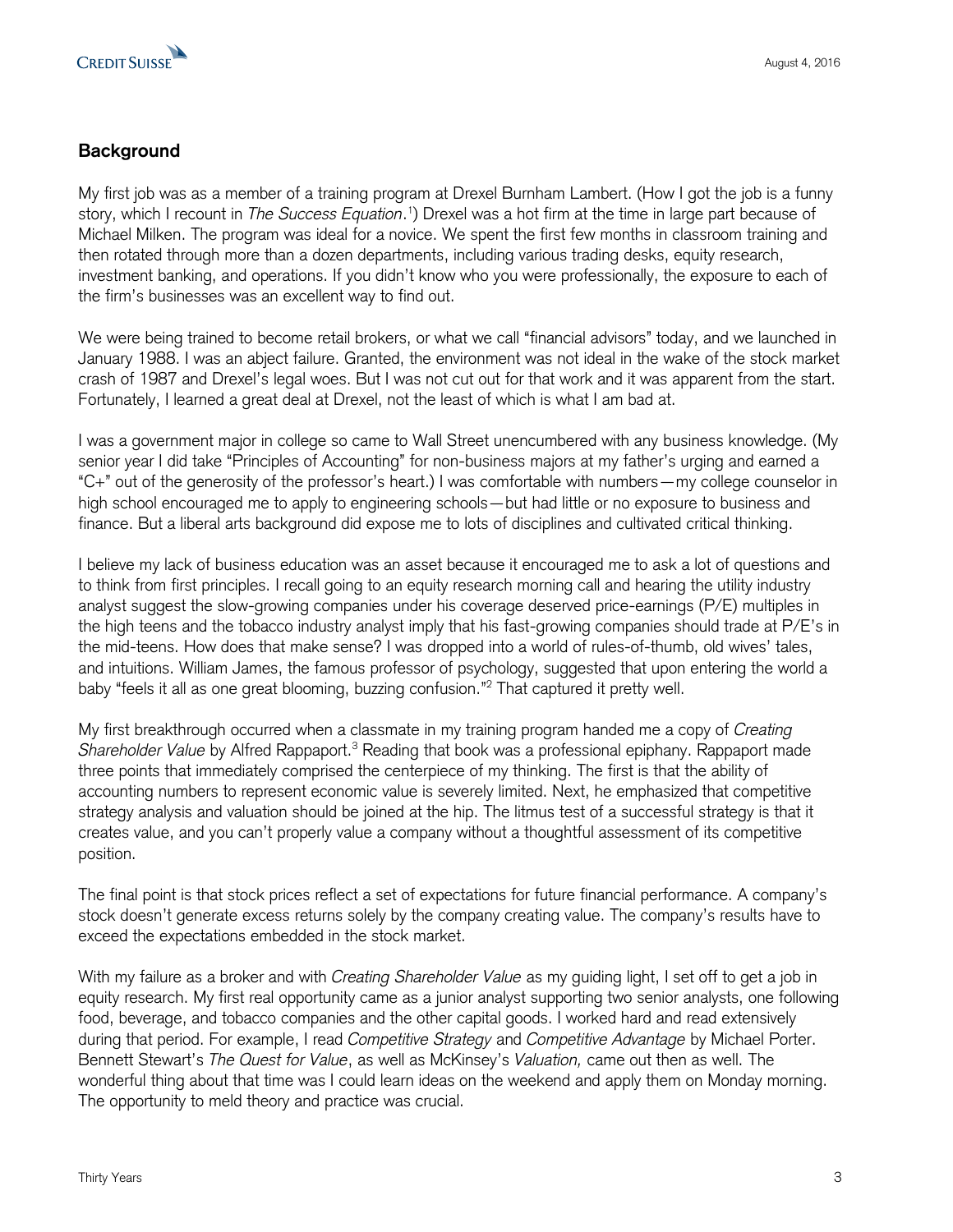The consumer analyst basically told me that I was to be available to support him during business hours but that if I wanted to launch coverage of any new companies—with his name on the top of the report—I was free to work nights and weekends to do so. I leapt at the opportunity, and decided to write about Ralston Purina. I was very familiar with Ralston because it had been covered by one of Drexel's best analysts. The report I wrote was full-blown Rappaport, with a focus on strategy and economic value and a dismissal of superficial accounting measures.

The senior analyst, cut from a more traditional cloth, didn't like the report much but didn't prevent me from publishing it. Shortly thereafter, I received a call from the office of the chairman and chief executive officer, Bill Stiritz, indicating that he appreciated the approach and that he would like to discuss it in more detail. Stiritz, one of the executives featured in Will Thorndike's excellent book *The Outsiders*, was considered one of the shrewdest executives in the consumer staples industry. Receiving his imprimatur was a huge boost.<sup>4</sup>

I landed the job as the senior packaged food analyst at First Boston (which later merged with Credit Suisse) not too long after that. After a few months, one of our technology analysts, Charlie Wolf, knocked on my door and asked if we could discuss brands. Charlie, beloved by all who knew him, was a tenured professor at Columbia Business School who took a sabbatical year on Wall Street in the early 1980s and never went back. We chatted and I shared some of my research.

The next day he returned to my office and suggested that I teach at Columbia Business School. Columbia and First Boston had a close association, and a number of the analysts had taught as adjunct professors. For most, it was a course or two and they were done. I had guest lectured for another one of our analysts, and agreed to teach *Security Analysis* in the summer of 1993.

I have now taught that course for 24 years in a row (in 1995 I started teaching in the spring term). That experience has been a deep influence. When people ask me about what it is like to teach, I suggest they think about what it would be like to deliver 20 hours of lectures on what they do all day. At first you might think that is a pretty easy task, until you realize that articulating what you do forces you to think about what you do. As a natural consequence, you are likely to question whether there are better ways to do what you do.

Teaching imposes a discipline of understanding and communication that few other activities can—save perhaps writing. Inspirational teachers are also diligent students. So a commitment to teaching at a high level demands constant learning and consolidation of knowledge. There is the additional benefit of being around young people who are bright and challenging.

In 1996, I was sitting at a Baltimore Orioles baseball game with a hot dog in one hand and a beer in the other. My host was the well-known money manager, Bill Miller. That night, he suggested I make a trek to New Mexico to visit the Santa Fe Institute. I had been reading widely, especially at the intersection of economics and biology, so I was primed for his message.

The Santa Fe Institute (SFI) was founded in 1984 by a handful of eminent scientists, including a number of winners of the Nobel Prize, who believed that many of the most vexing problems in the world lie at the intersection of disciplines. Universities, on the other hand, are largely structured in silos based on academic discipline. That means that the biologists talk to the biologists, the physicists to the physicists, and the economists to the economists. But there's little discussion across boundaries. At SFI, researchers from all disciplines work together to tackle problems. One of the early seminars brought together economists, physicists, biologists, and others to discuss the economy as an evolving complex system.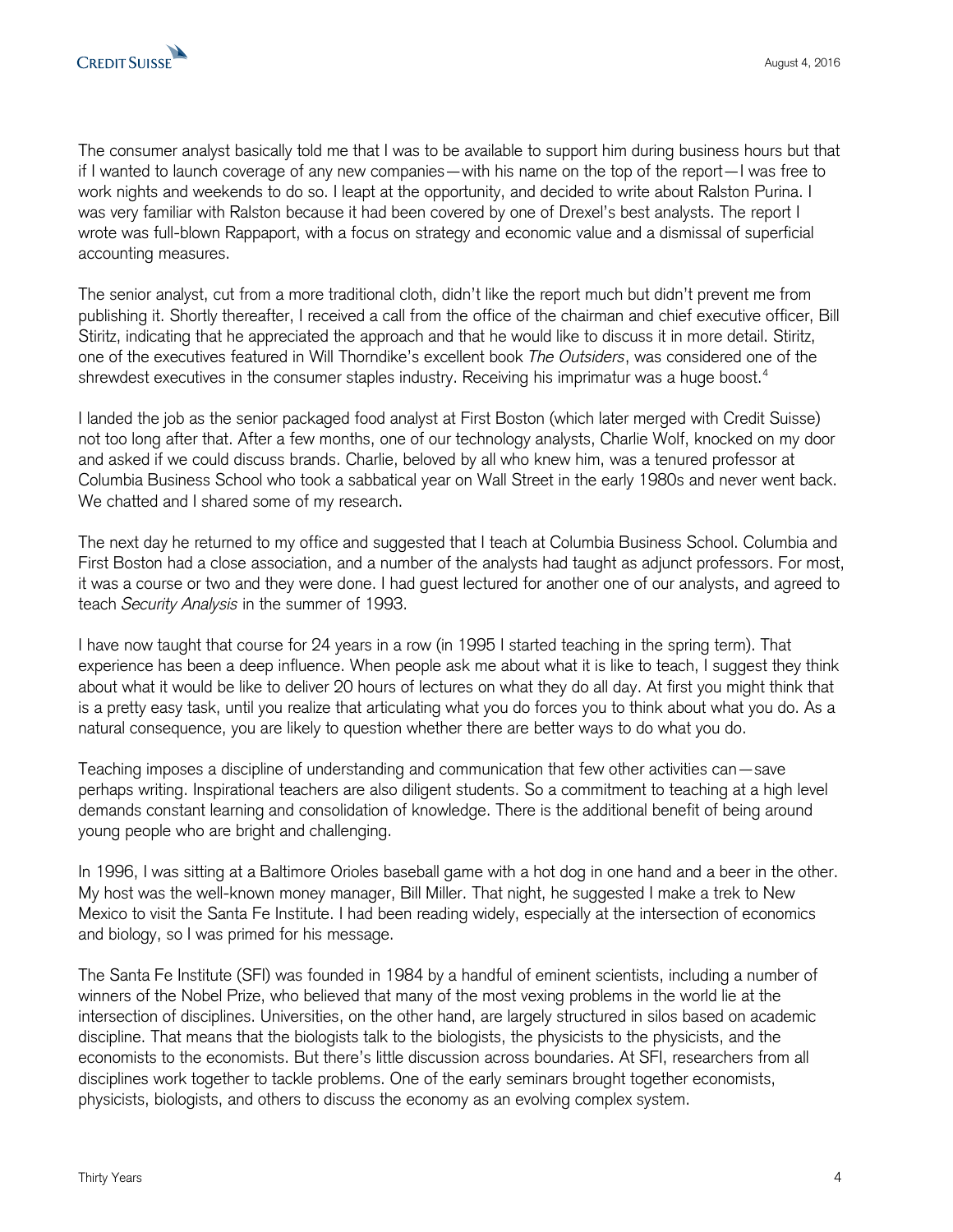I followed Bill's advice and went to a meeting in the fall of 1996 and was immediately enthralled. The people drawn to the institute are naturally intellectually curious and expansive. And given that many of the institute's founders came from the hard sciences, there is an insistence on rigor. I have learned many lessons from the researchers at SFI, including those about markets as complex adaptive systems, network theory, increasing returns, power laws, and diversity. The exposure to substantive and non-mainstream work has deeply animated my thinking.

For the last 20 years or so, I have spent most of my time thinking about investment process. This includes topics such as market efficiency (where and how pockets of inefficiency manifest), valuation, competitive strategy analysis, and decision making. What we know about each of these areas today is substantially greater than what we did in 1986, and yet we have an enormous amount to learn. As I like to tell my students, this is an exciting time to be an investor because much of what we teach in business schools is a work-in-progress.

As a strategist and a student of investing, I have had the opportunity to meet or study many great investors. I will now share the attributes that I believe distinguish them from the rest. The reason for the background is to reveal my bias. I believe in economic value, the importance of constant learning and teaching, and that diverse input combined with rigor can lead to insight. This is all very consistent with what Charlie Munger, the vice chairman of Berkshire Hathaway, calls the "mental models" approach.<sup>5</sup>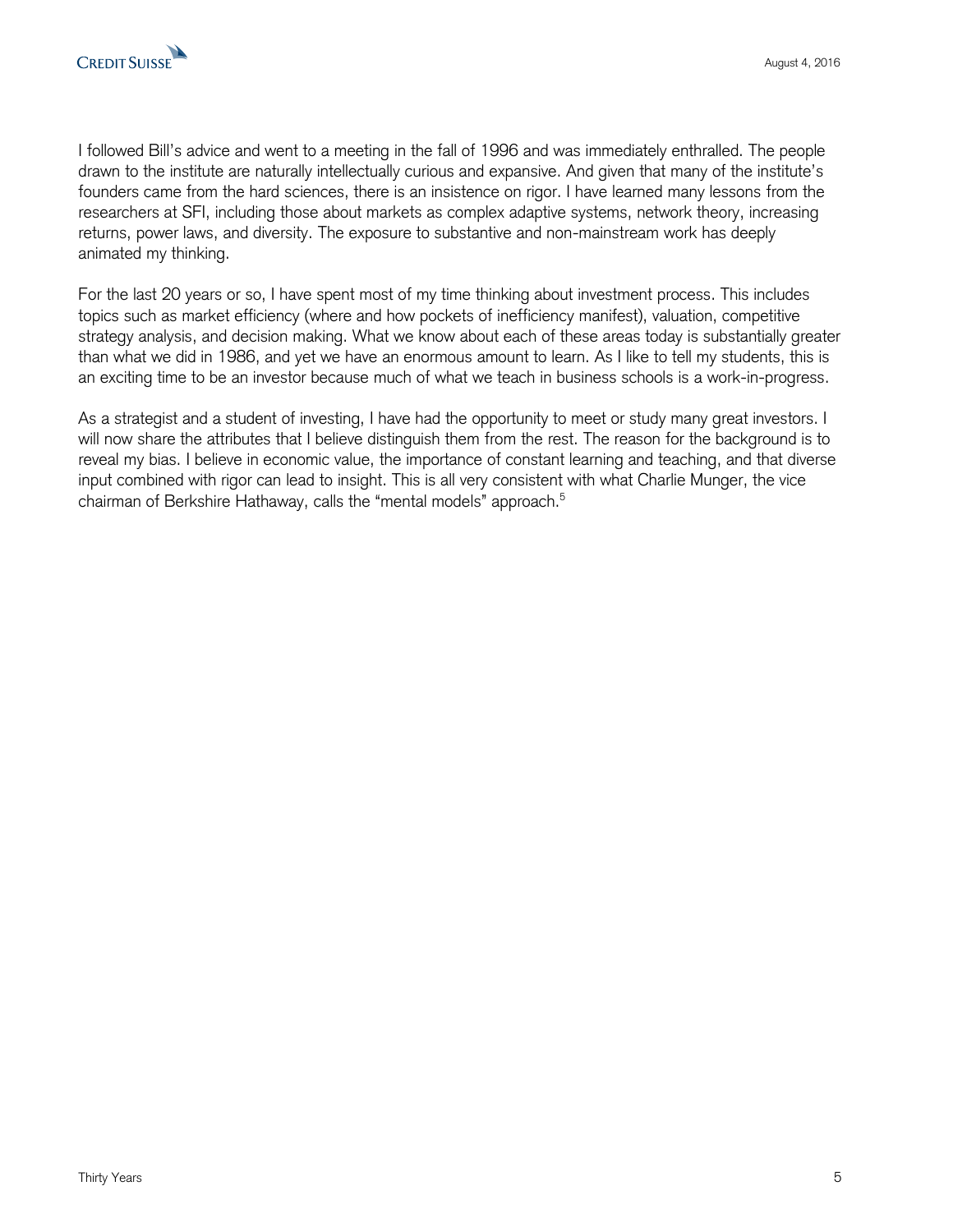

#### **Ten Attributes of Great Fundamental Investors**

Here are the top ten attributes that I believe great fundamental investors share:

**1. Be numerate (and understand accounting).** To be a successful investor, you have to be comfortable with numbers. There are rarely complicated calculations but a feel for figures, percentages, and probabilities is essential.

One of the main ways numeracy comes up is in financial statement analysis. Accounting is one of the main languages of business. Great investors are adept at financial statement analysis, which allows them to understand how a business has done in the past and gives some sense of how it will do in the future.

There are a handful of excellent books on accounting that are worth reading carefully.<sup>6</sup> The goals of financial statement analysis are twofold. The first is to translate financial statements into free cash flow, the lifeblood of corporate value.

You calculate free cash flow by starting with cash earnings and subtracting the investments a company makes to generate future earnings. Investments include increases in working capital, capital expenditures above and beyond what is needed to maintain plant and equipment, and acquisitions. Free cash flow is what is left over after investments have been subtracted from cash earnings. It is also the sum that a company can return to its claimholders in the form of interest payments, dividends, and share buybacks, without jeopardizing a company's value creation prospects.

Earnings are the most widely used metric of corporate performance. But it is easy to show that growth in earnings and growth in value are distinct. Companies can increase earnings and simultaneously destroy value if the investments the company makes don't earn an appropriate rate of return. By focusing on the present value of future free cash flow, a thoughtful investor translates financial statements into what determines value.

The second goal of financial statement analysis is to make a link between a company's strategy and how it creates value. One simple way to do this is to compare, line by line, two companies that are in the same business. Are their expenses comparable? Do they use capital in a similar way? Noticing differences in how companies spend money and allocate investment resources offers insight into their competitive positions.

You can do a simpler analysis just by looking at the path to return on invested capital (ROIC). You can break ROIC into two components: profitability (net operating profit after tax/sales) and capital velocity (sales/invested capital). Companies with high operating profit margins and low capital velocity are generally pursuing what Michael Porter, a professor of economics, calls a "differentiation" strategy. Companies with low operating profit margins and high capital velocity are following a "cost leadership" strategy.<sup>7</sup> The analysis of how a company makes money spills directly into an assessment of how long the company can sustain its advantage (if ROICs are attractive) or what the company has to do to improve its economic profits.

Understanding a business requires understanding the numbers. The task has become more challenging in recent years as companies are investing more in intangible assets and less in tangible assets. For example, in fiscal 2016 Microsoft spent about one-and-a-half times as much on research and development, which it expensed on the income statement, as it did on capital expenditures, which were capitalized on the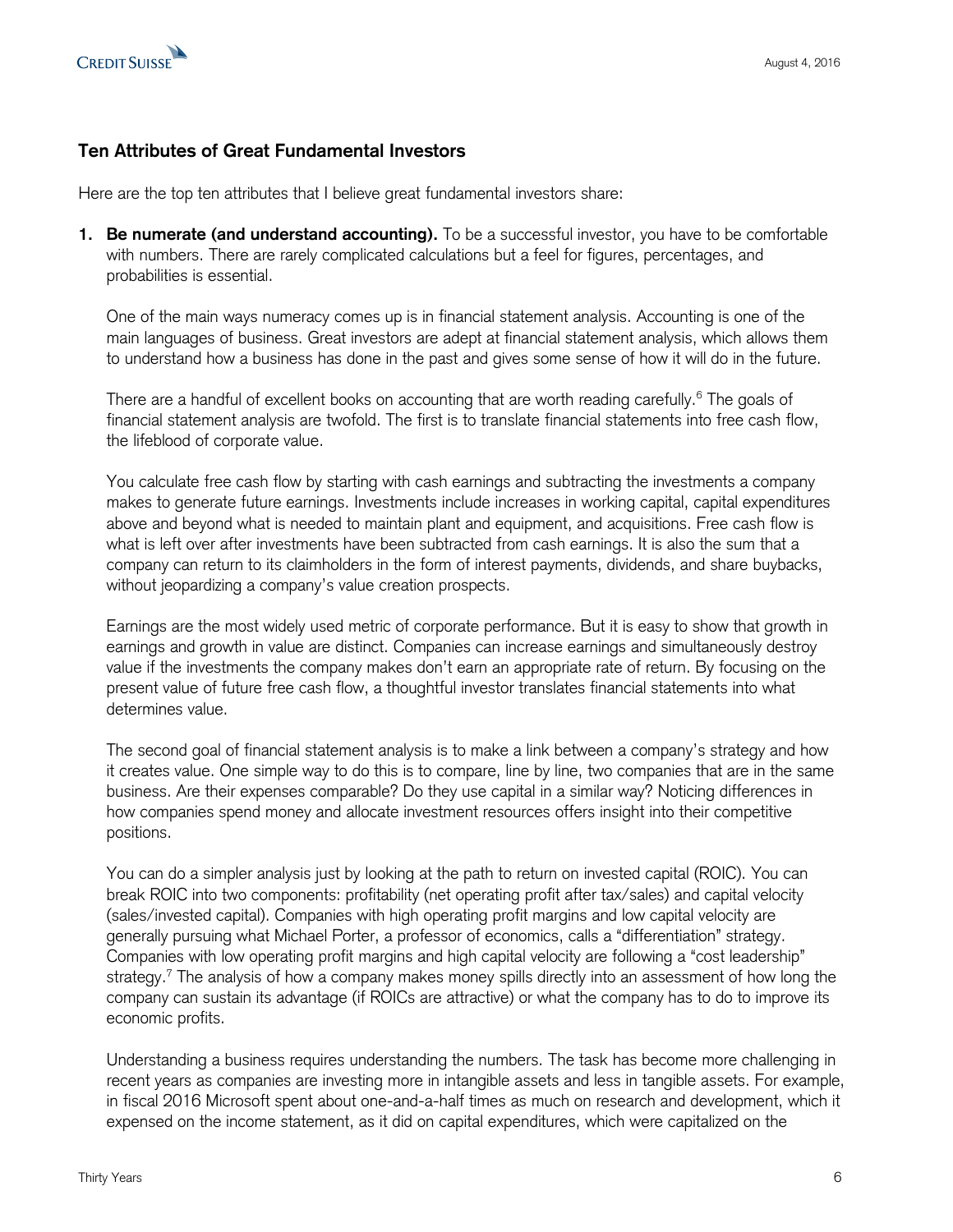

balance sheet. This shift means that traditional accounting measures are less useful but does not abdicate the responsibility to understand a business's current economics and prospects.<sup>8</sup>

**2. Understand value (the present value of free cash flow).** The landscape of investing has changed a great deal in the past three decades. It is interesting to consider what about investing is mutable and what is immutable. The truth is that much is mutable. The average half-life of a public company is about a decade, which means that the investable universe is in flux.<sup>9</sup> Conditions are always shifting because of unknowns including technological change, consumer preferences, and competition. But one concept that is close to immutable for an investor is that the present value of future free cash flow determines the value of a financial asset. This is true for stocks, bonds, and real estate. Valuation is challenging for equity investors because each driver of value—cash flows, timing, and risk—are based on expectations whereas two of the three drivers are contractual for bond investors.

Great fundamental investors focus on understanding the magnitude and sustainability of free cash flow. Factors that an investor must consider include where the industry is in its life cycle, a company's competitive position within its industry, barriers to entry, the economics of the business, and management's skill at allocating capital.

A corollary to this attribute is that great investors understand the limitations of valuation approaches such as price/earnings and enterprise value/EBITDA multiples.<sup>10</sup> Indeed, multiples are not valuation but a shorthand for the valuation process. No thoughtful investor ever forgets that. Shorthands are useful because they save you time, but they also come with blind spots. As Al Rappaport says, "Remember, cash is a fact, profit is an opinion."<sup>11</sup>

**3. Properly assess strategy (or how a business makes money).** This attribute has two dimensions. The first is a fundamental understanding of how a company makes money. The idea is to distill the business to the basic unit of analysis. For example, the basic unit of analysis for a retailer is store economics. How much does it cost to build a store and fill it with inventory? What revenues will it generate? What are the profit margins? Answers to these and other questions should allow an investor to assess the economic profitability of a store, which he or she can then roll up to understand the overall company.

The basic unit of analysis varies by industry. What you need to understand to assess a subscription business, customer lifetime value, is different than a business dependent on research and development such as a biotechnology company. Great investors can explain clearly how a company makes money, have a grasp on the changes in the drivers of profitability, and never own the stock of a company if they do not understand how it makes money. You can think of this as the micro dimension of understanding strategy.

The second dimension is gaining a grasp of a company's sustainable competitive advantage. A company has a competitive advantage when it earns a return on investment above the opportunity cost of capital and earns a higher return than its competitors. The classic approach is to analyze the industry and how the company fits in, and the common tools include the five forces that shape industry attractiveness, value chain analysis, assessment of the threat from disruptive innovation, and firm-specific sources of advantage.<sup>12</sup>

The key to strategy is to understand trade-offs. Michael Porter makes a distinction between strategy and operational effectiveness that executives and investors commonly blur. Strategy is about deliberately being different than competitors and requires making tough choices about what activities to do and not do. Operational effectiveness relates to the activities that all businesses need to do and hence does not entail choice.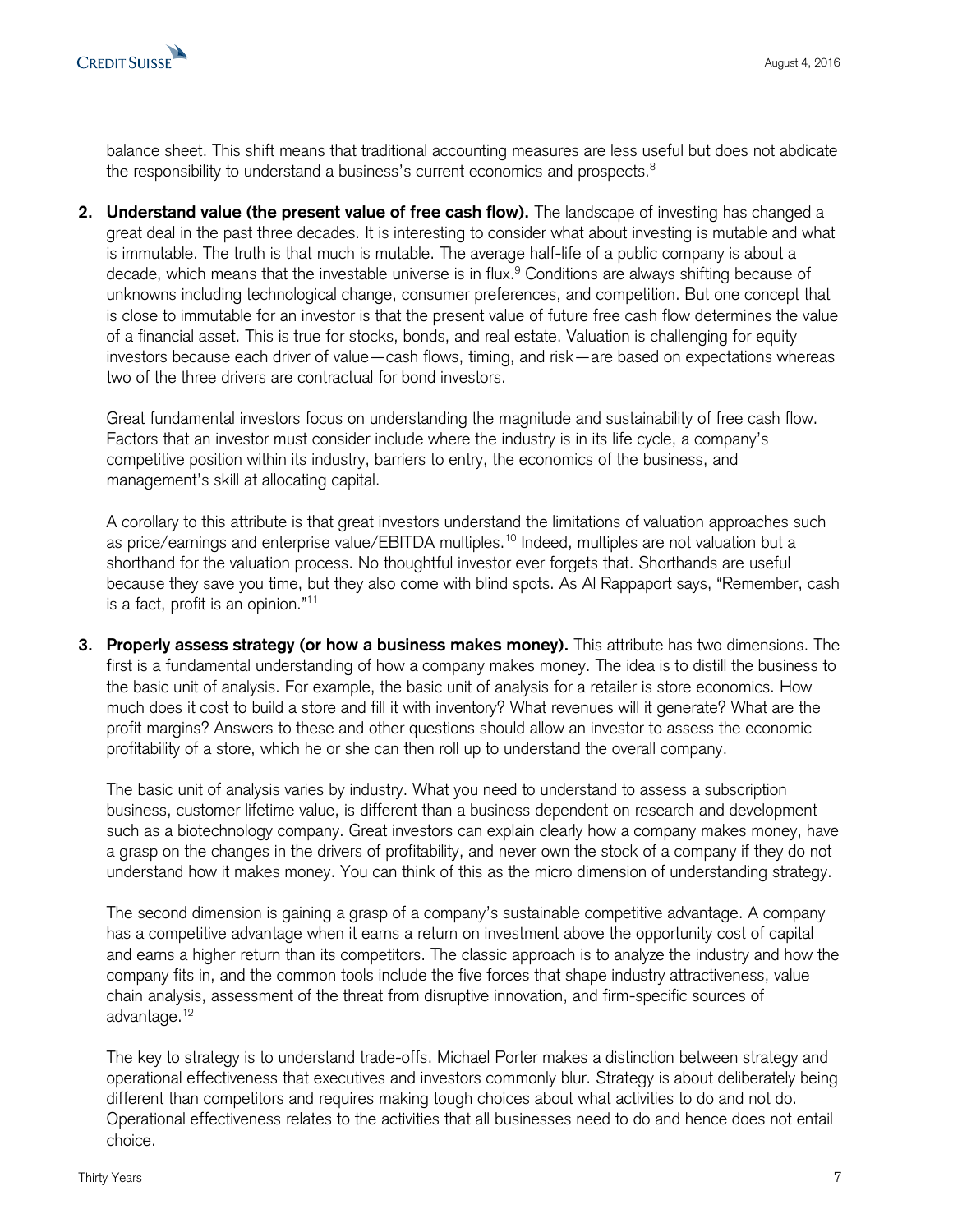Great investors can appreciate what differentiates a company that allows it to build an economic moat around its franchise that protects the business from competitors. The size and longevity of the moat are significant inputs into any thoughtful valuation. As Al Rappaport emphasized years ago, strategy and valuation need to go together. This is the macro dimension of understanding strategy.

**4. Compare effectively (expectations versus fundamentals).** Comparing is a critical element of investing. Investors compare all day: stocks versus bonds, active versus passive, value versus growth, stock A versus stock B, and now versus later. Humans are quick to compare but not very good at it.

Perhaps the most important comparison an investor must make, and one that distinguishes average from great investors, is between fundamentals and expectations. Fundamentals capture a sense of a company's future financial performance. Value drivers including sales growth, operating profit margins, investment needs, and return on investment shape fundamentals. Expectations reflect the financial performance implied by the stock price.

Making money in markets requires having a point of view that is different than what the current price suggests. Michael Steinhardt called this a "variant perception."<sup>13</sup> Most investors fail to distinguish between fundamentals and expectations. When fundamentals are good they want to buy and when they are poor they want to sell. But great investors always distinguish between the two.

One vivid analogy is pari-mutuel betting. Horse racing is a good example. The amount bet on a horse gets reflected in the horse's odds, or probability, of winning the race. The goal is not to figure out which horse will win but rather which horse has odds that are mispriced relative to how it will likely run the race.<sup>14</sup> Fundamentals are how fast the horse will run, and expectations are the odds. You need to consider those elements separately.

One of the basic challenges in comparing well is a concept that psychologists call "coherent arbitrariness," which says that we struggle to understand the absolute value of a good but are effective at understanding the relative value.<sup>15</sup> You may not know the proper value of a pharmaceutical company, but you can rank them in order of your preference. Unless you solely engage in arbitrage, absolute values ultimately matter.

Humans tend to think by analogy, which can create some cognitive trouble. One issue is that a single analogy, or even a handful of analogies, may fail to reflect a full reference class of relevant cases. For example, rather than asking whether this turnaround is similar to a prior turnaround, it is useful to ask for the base rate of success for all turnarounds. Psychologists have shown that properly integrating the outcomes from an appropriate reference class improves the quality of forecasts.

Another challenge with using analogies is that we see similarities when we focus on similarities and see differences when we focus on differences. The emphasis of the comparison colors the outcome. For example, Amos Tversky, a psychologist known for his collaboration with Daniel Kahneman, asked subjects which pair of countries they deemed more similar, West Germany and East Germany or Nepal and Ceylon (the study was done in the early 1970s and Ceylon changed its name to Sri Lanka in 1972). Two-thirds of the subjects selected West Germany and East Germany.

Tversky then asked subjects which pair of countries they deemed more different. Logic suggests an answer that is the complement of the first response, hence two-thirds finding Nepal and Ceylon more different. But that's not what Tversky found. Seventy percent of the subjects rated West Germany and East Germany more different than the other pair. What you are looking for dictates what you see.<sup>16</sup>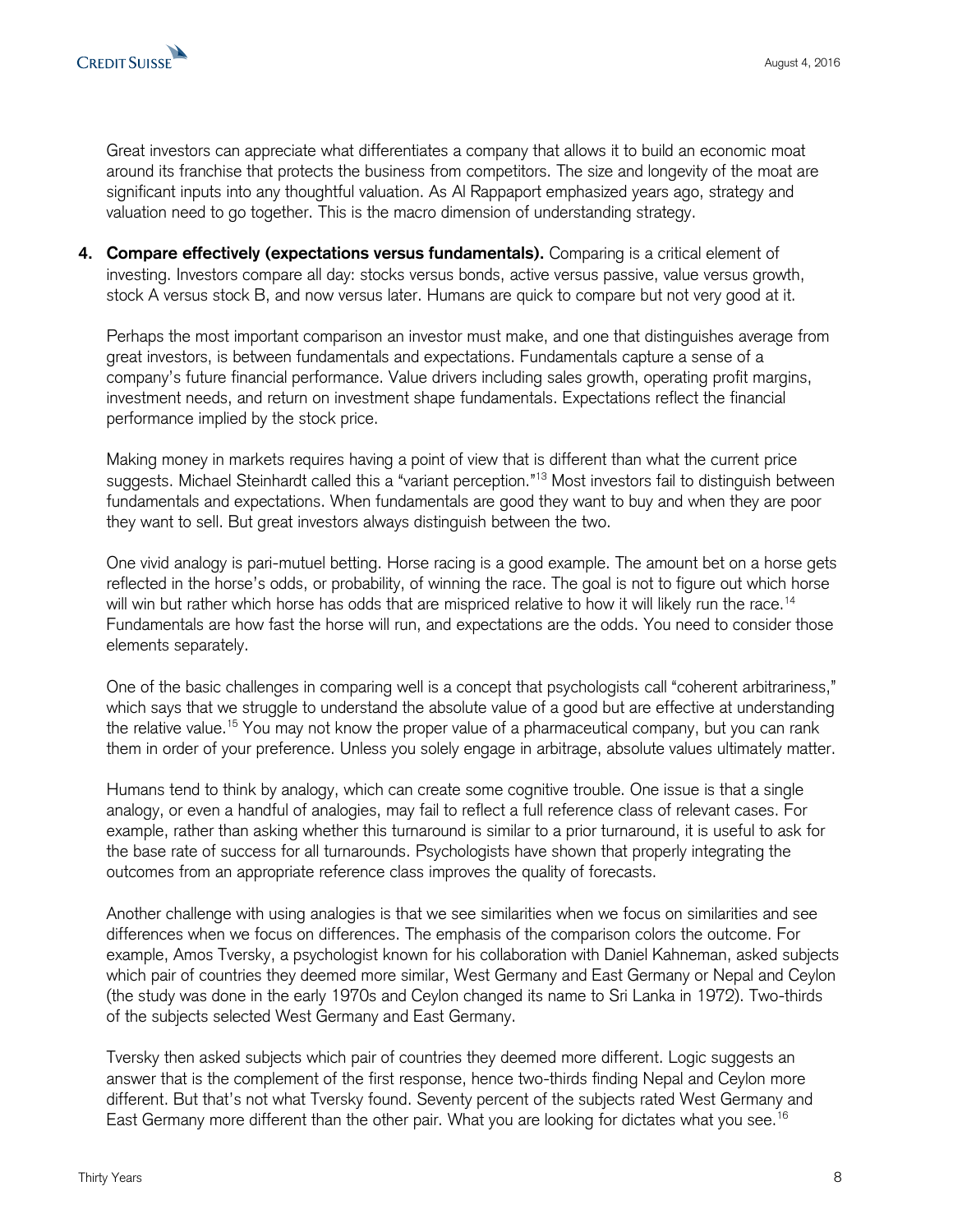A final challenge is considering causality from the point of view of attributes versus circumstances. Attributes are features that allow for categorization. For instance, animals with wings and feathers can fly. Circumstances capture causal mechanisms. Since the physics of lift causes flight, animals or objects that can create lift will fly, including most birds and airplanes, and those that can't create lift won't fly. To learn from history, you need to understand causality.<sup>17</sup> We commonly limit our comparisons to attributes and hence miss essential insights. Great investors compare well without falling for the common traps.

**5. Think probabilistically (there are few sure things).** Investing is an activity where you must constantly consider the probabilities of various outcomes. This requires a certain mindset. To begin, you must constantly seek an edge, where the price for an asset misrepresents either the probabilities or the outcomes. Successful operators in all probabilistic fields dwell on finding edge, from the general managers of sports franchises to professional bettors.

When probability plays a large role in outcomes, it makes sense to focus on the process of making decisions rather than the outcome alone. The reason is that a particular outcome may not be indicative of the quality of the decision. Good decisions sometimes result in bad outcomes and bad decisions lead to good outcomes. Over the long haul, however, good decisions portend favorable outcomes even if you will be wrong from time to time. Time horizon and sample size are also vital considerations. Learning to focus on process and accept the periodic and inevitable bad outcomes is crucial.

Great investors recognize another uncomfortable reality about probability: the frequency of correctness does not really matter (batting average), what matters is how much money you make when you are right versus how much money you lose when you are wrong (slugging percentage). This concept is very difficult to put into operation because of loss aversion, the idea that we suffer losses roughly twice as much as we enjoy comparably sized gains. In other words, we like to be right a lot more than to be wrong. But if the goal is grow the value of a portfolio, slugging percentage is what matters.

There are three ways of coming up with probabilities. The first is subjective probability, a figure that corresponds with a state of knowledge or belief. For instance, you might assign a subjective probability to the likelihood that two countries go to war. Second is propensity, which is generally based on physical properties of the system. For example, you would estimate the probability of a die coming up four in a single roll as one out of six based on the fact that the die is a perfect cube and the toss is without bias. The final approach is frequency, which considers the outcomes of a proper reference class given the situation under deliberation.

You are well served to use the frequency approach to anticipate measures of corporate performance such as sales and profit growth rates. Subjective probabilities, which require frequent updating, can also be very useful. But there are realms where attaching probabilities to outcomes can be treacherous.<sup>18</sup> Here, both the probabilities and outcomes are largely unknowable. This is the territory of "black swans," outcomes that are "outside the realm of expectations," have a large impact, and are explained after the fact. If you are going to participate in this area, the goal here is to gain exposure to positive black swans.

Warren Buffett, chairman and chief executive officer of Berkshire Hathaway, summed up this attribute well: "Take the probability of loss times the amount of possible loss from the probability of gain times the amount of possible gain. That is what we're trying to do. It's imperfect, but that's what it's all about."<sup>19</sup>

**6. Update your views effectively (beliefs are hypotheses to be tested, not treasures to be protected).**<sup>20</sup> Most people prefer to maintain consistent beliefs over time, even when the facts reveal their beliefs to be wrong. Further, we commonly expect others to be consistent. For example, politicians who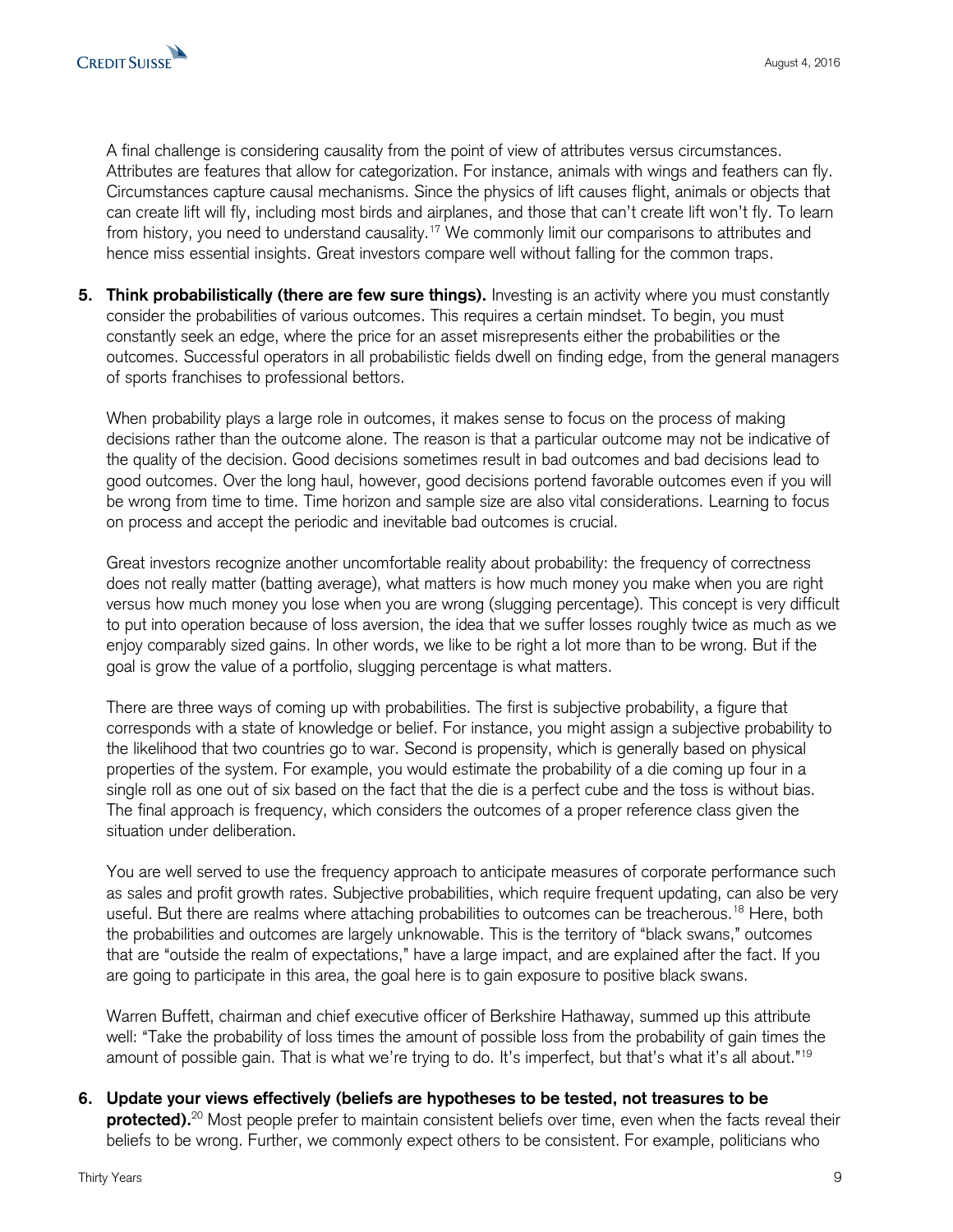

change their views are derisively called "flip-floppers."<sup>21</sup> The need for consistency tends to grow with age. The idea that many older people are set in their ways is grounded in truth.<sup>22</sup>

We all walk around with views of the world that we believe are correct. You are compelled to change your mind only when you confront reality that disconfirms your beliefs. The easiest way to avoid the sensation of being wrong is to fall for the confirmation bias. With confirmation bias, you seek information that confirms your view and interpret ambiguous information in a way that is favorable to your belief. Consistency allows you to stop thinking about an issue and to avoid change as a consequence of reason.

But great investors do two things that most of us do not. They seek information or views that are different than their own and they update their beliefs when the evidence suggests they should. Neither task is easy.

The trait of seeking alternative views is called being "actively open-minded," a term coined by a professor of psychology at the University of Pennsylvania named Jonathan Baron. Actively open-minded is defined as "the willingness to search actively for evidence against one's favored beliefs, plans or goals and to weigh such evidence fairly when it is available."<sup>23</sup> Research shows that actively open-minded people perform well in forecasting tasks that demand collecting information. The trait of being actively-open minded can offset confirmation bias.<sup>24</sup>

Great investors also update their views as new information arrives. The idea is that you can represent your degree of belief about something by a probability. When new information arrives, you update that probability. The formal way to do this is to use Bayes's Theorem, which tells you the probability that a theory or belief is true conditional on some event happening.<sup>25</sup>

The practical challenges are to avoid overreacting to information that appears to explain causality on the surface but in fact does not, as well as to detect information that does matter but that does not appear to be causal. In addition, while it is often clear to shift your degree of belief up or down, the magnitude of the shift is also important.

The best investors among us recognize that the world changes constantly and that all of the views that we hold are tenuous. They actively seek varied points of view and update their beliefs as new information dictates. The consequence of updated views can be action: changing a portfolio stance or weightings within a portfolio. Others, including your clients, may view this mental flexibility as unsettling. But good thinking requires maintaining as accurate a view of the world as possible.

7. **Beware of behavioral biases (minimizing constraints to good thinking).** Keith Stanovich, a professor of psychology, likes to distinguish between intelligence quotient (IQ), which measures mental skills that are real and helpful in cognitive tasks, and rationality quotient (RQ), the ability to make good decisions. His claim is that the overlap between these abilities is much lower than most people think. Importantly, you can cultivate your RQ.

Warren Buffett captures this idea when he distinguishes between an engine's horsepower (IQ) and output (RQ):

"I always look at IQ and talent as representing the horsepower of the motor, but that the output—the efficiency with which that motor works—depends on rationality. A lot of people start out with 400 horsepower motors but only get a hundred horsepower of output. It's way better to have a 200 horsepower motor and get it all into output."<sup>26</sup>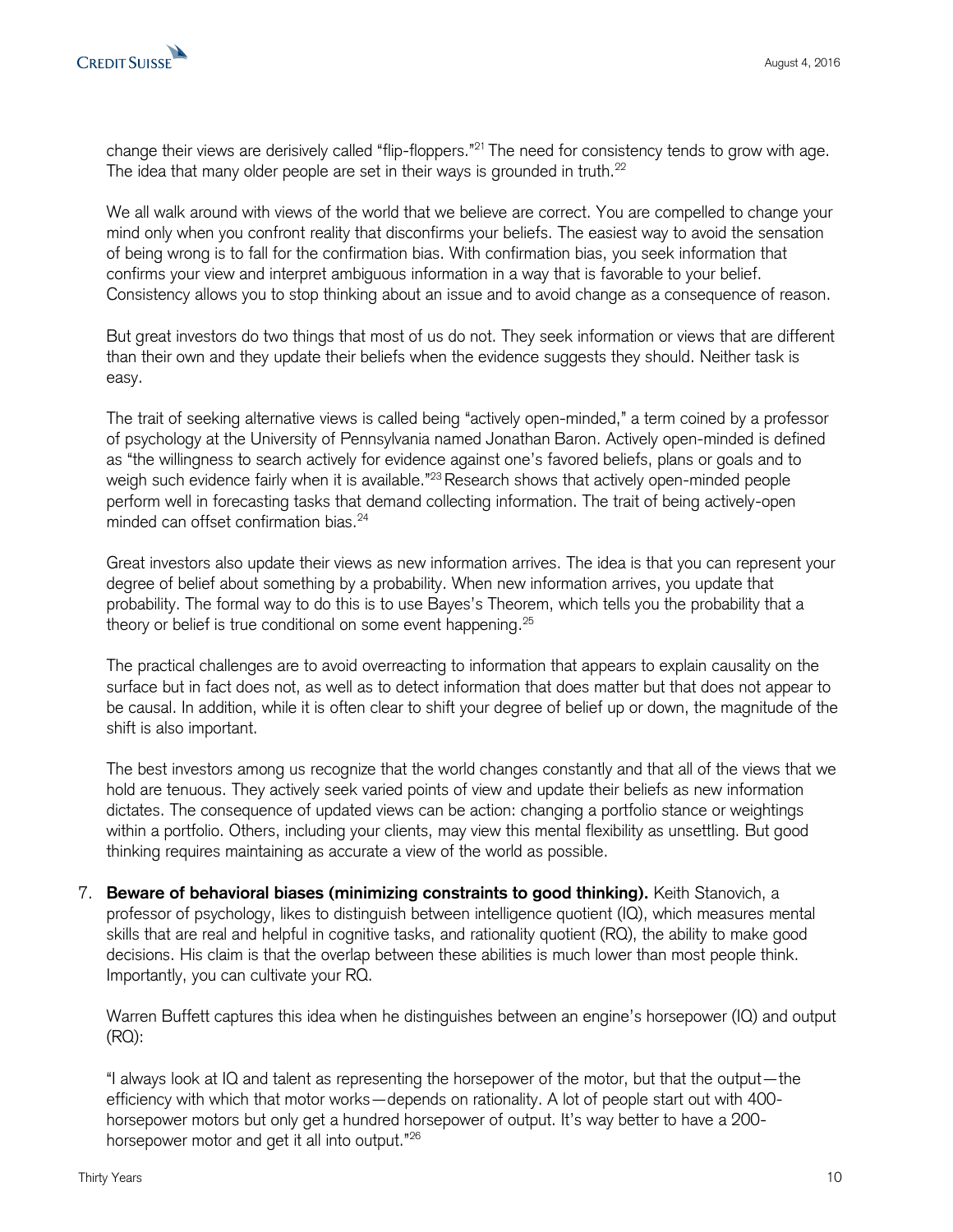

Two areas of research, heuristics and biases and prospect theory, merged economics and psychology in the last half century. While many of the ideas had been around for a long time, Daniel Kahneman and Amos Tversky did a great deal to formalize the thinking.

The heuristics and biases literature notes that we tend to operate with rules of thumb (heuristics), which are generally correct and save us lots of time. But these heuristics have associated biases that can lead to departures from logic or probability. Examples of heuristics include availability (rely on information that is available rather than relevant), representativeness (placing people or objects in categories that are inaccurate), and anchoring (placing too much weight on an anchor figure). There is now a long list of heuristics and biases, and great investors are those who not only understand these concepts but take steps to manage or mitigate behavioral biases in their investment process.

Prospect theory shows how the decisions by individuals depart from normative economic approaches in risky situations. Loss aversion, which says that individuals tend to suffer more from losses than comparable gains, is a good example. While there may be a persuasive evolutionary explanation for loss aversion, it is not good for money management.<sup>27</sup>

Epistemic rationality, or the degree to which your beliefs map accurately to the world, is an essential ingredient to RQ. People who score well on RQ are well calibrated, which means that the probabilities they assign to particular outcomes tend to be accurate over a large sample of judgments. One way to improve calibration is to keep score. You can track your forecasts and grade them based on outcomes.

The ability to sidestep behavioral biases is likely part disposition, part training, and part environment. Great investors are those who are generally less affected by cognitive bias than the general population, learn about biases and how to cope with them, and put themselves in a work environment that allows them to think well.

**8. Know the difference between information and influence.** In classic markets for goods or services, prices are a highly informative mechanism. In microeconomics, the equilibrium price is one that balances supply and demand. A higher price creates more supply than demand, and hence excess supply. A lower price creates more demand than supply, and hence excess demand. The equilibrium price is also known as the market clearing price because it clears away excess supply or demand. Supply and demand curves may shift, but price is a very useful source of information about the market.

Prices also provide useful information in capital markets. The main value is as an indication about expectations for future financial performance. (This is less true for derivatives, which may be efficiently priced even if the asset from which its price is derived is inefficiently priced.) As we saw in a prior point, great investors are adept at translating between expectations and fundamentals, and keep them separate in decision making. Further, arbitrageurs serve to close aberrant price gaps. Arbitrage is negative feedback, pushing prices that have drifted from fair value back toward their correct level.

Yet investing is an inherently social exercise. As a result, prices can go from being a source of information to a source of influence. This has happened many times in the history of markets. Take the dot-com boom as an example. As internet stocks rose, investors who owned the shares got rich on paper. This exerted influence on those who did not own the shares and many of them ended up suspending belief and buying as well. This fed the process. The rapid rise of the dot-com sector was less about grounded expectations about how the Internet would change business and more about getting on board. Negative feedback ceded to positive feedback, which pushes a system away from its prior state.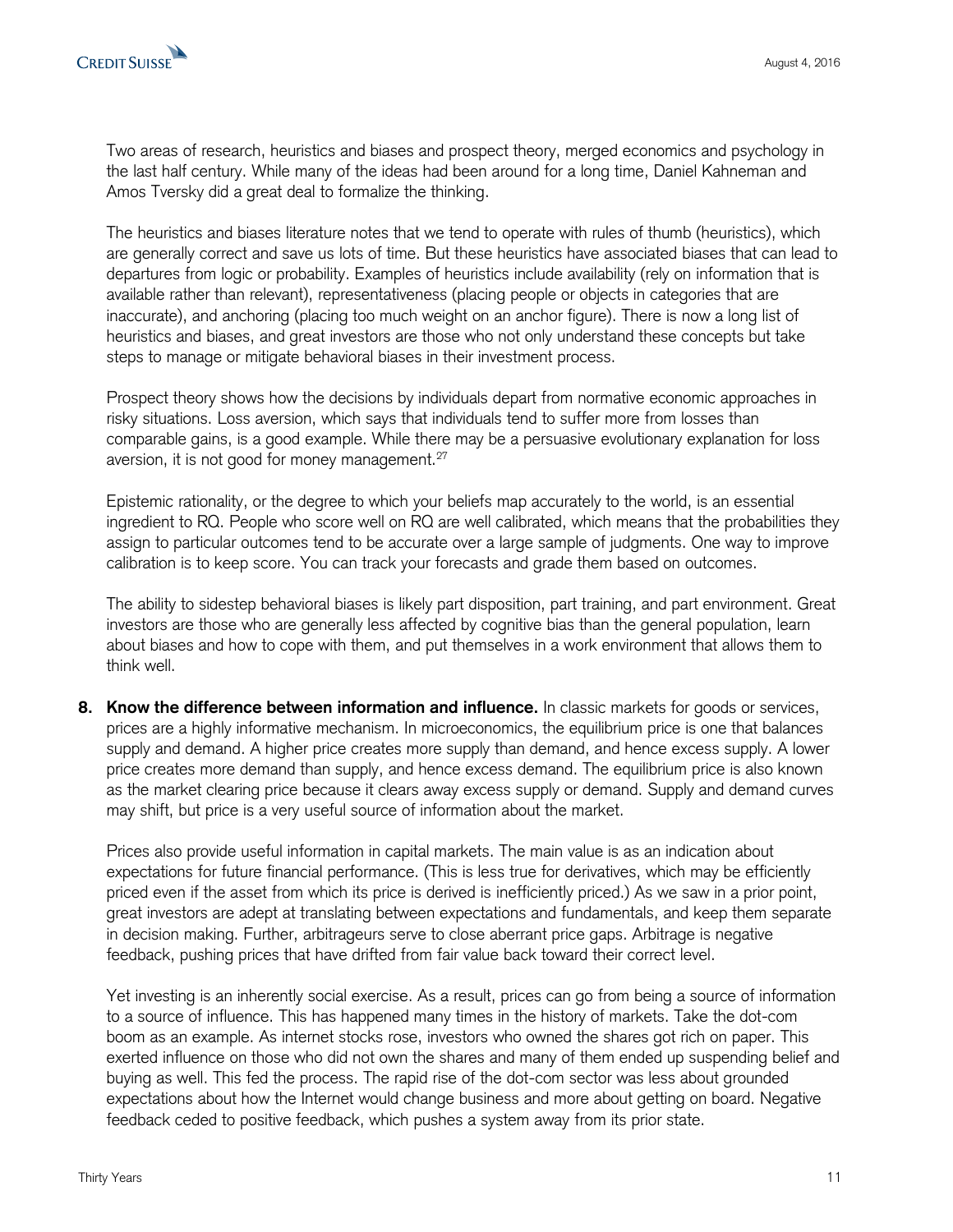One of the best models for thinking about this type of behavior is the threshold model from Mark Granovetter, a professor of sociology at Stanford University.<sup>28</sup> Imagine 100 potential rioters milling around in a public square. Each individual has a "riot threshold," the number of rioters that person would have to see in order to join the riot. Say one person has a threshold of 0 (the instigator), one has a threshold of 1, one has a threshold of 2, and so on up to 99. This uniform distribution of thresholds creates a domino effect and ensures that a riot will happen. The instigator breaks a window with a rock, person one joins in, and then each individual piles on once the size of the riot reaches his or her threshold. Substitute "buy dotcom stocks" for "join the riot" and you get the idea.

The point is that very few of the individuals, save the instigator, think that rioting is a good idea. Most would probably shun rioting. But once the number of others rioting reaches a threshold, they will jump in. This is how the informational value of stocks is set aside and the influential component takes over.

Great investors don't get sucked into the vortex of influence. This requires the trait of not caring what others think of you, which is not natural for humans. Indeed, many successful investors have a skill that is very valuable in investing but not so valuable in life: a blatant disregard for the views of others. Success entails considering various points of view but ultimately shaping a thesis that is thoughtful and away from the consensus. The crowd is often right, but when it is wrong you need the psychological fortitude to go against the grain. This is much easier said than done, especially if it entails career risk (which is often the case).

**9. Position sizing (maximizing the payoff from edge).** Puggy Pearson was a cigar-chomping gambling legend who won the World Series of Poker and was one of the world's best pool players. When asked about his success, Pearson said, "Ain't only three things to gambling: Knowin' the 60-40 end of a proposition, money management, and knowin' yourself."<sup>29</sup> Great investors take to heart all three of Pearson's points, but money management is the one that gets the least attention in the discourse on investment practice.

The book *Bringing Down the House* by Ben Mezrich tells the story of a half dozen students from MIT who deployed a card counting system to make lots of money in Las Vegas. Their system had two parts. The first was the method for counting cards. Here, members of the team fanned out to different tables and developed a signal to indicate when the odds looked good. But the second part of the system is commonly overlooked. The team members knew exactly how much to bet given the odds at the table and the size of their bankroll.

Similarly, success in investing has two parts: finding edge and fully taking advantage of it through proper position sizing. Almost all investment firms focus on edge, while position sizing generally gets much less attention.

Proper portfolio construction requires specifying a goal (maximize sum for one period or parlayed bets), identifying an opportunity set (lots of small edge or lumpy but large edge), and considering constraints (liquidity, drawdowns, leverage). Answers to these questions suggest an appropriate policy regarding position sizing and portfolio construction.

The most common approaches are based on mean-variance (maximize return for a given level of risk) and the Kelly Criterion (maximize a portfolio's geometric mean return).<sup>30</sup> Which approach makes most sense for you depends a great deal on how you answer the questions about goals, opportunities, and constraints. But the broad point is that most investors do a poor job with position sizing and great investors are more effective at it.<sup>31</sup>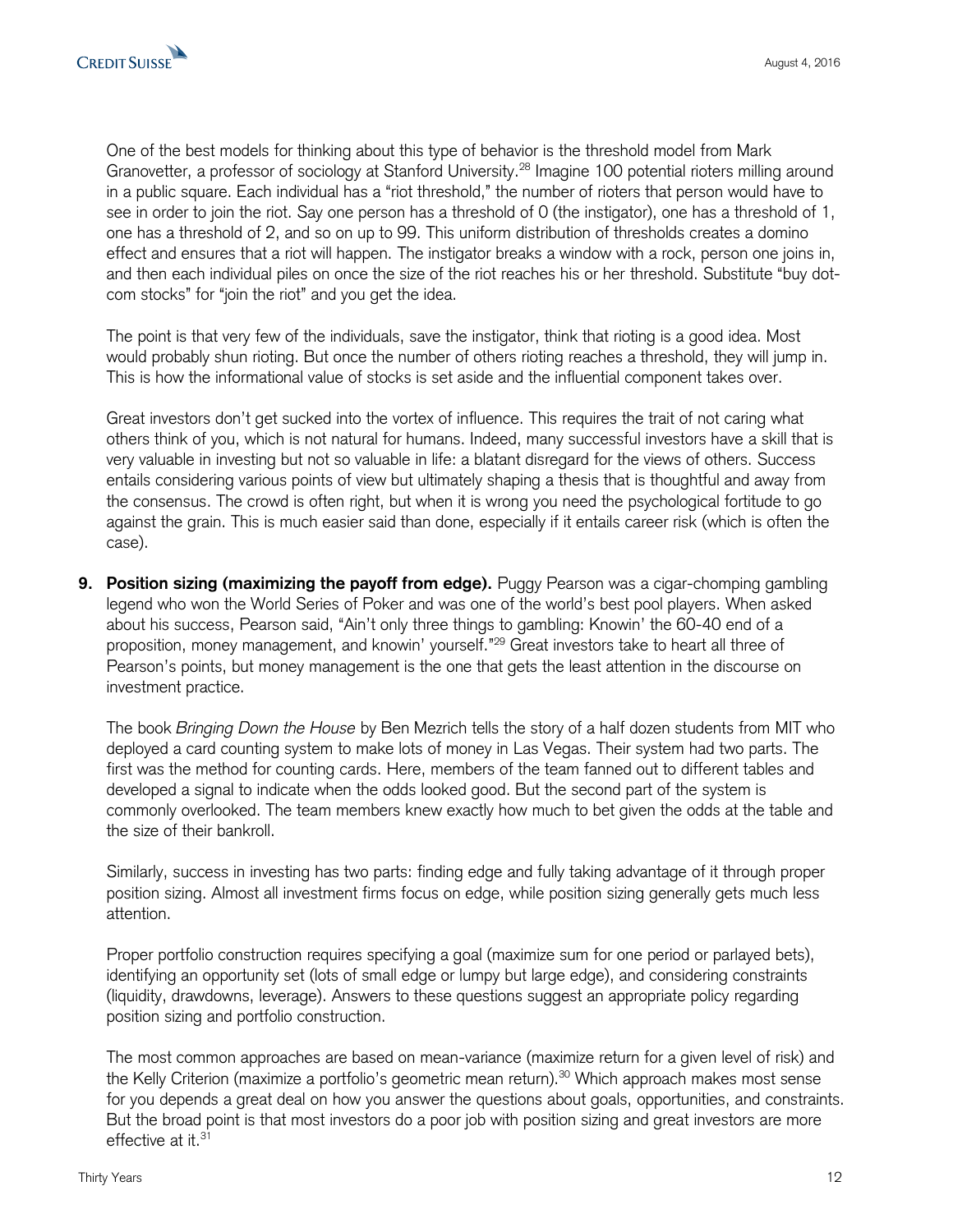Ed Thorp is one of the best investors of the last half century. In the early 1960s, he wrote the book, *Beat the Dealer*, which explained card counting in blackjack as a means to gain edge as well as a betting strategy based on the Kelly Criterion in order to take advantage of that edge. The MIT team was his intellectual progeny.

His returns as an investor are extraordinary. For the nearly 30 years ended in the late 1990s, Thorp's investments had grown at a 20 percent annual rate with a 6 percent standard deviation.<sup>32</sup> Thorp has been among the most thoughtful and thorough in explaining the benefits, drawbacks, and practical considerations of the Kelly Criterion.<sup>33</sup>

Astute investors understand that finding edge and betting on it appropriately are both essential to longterm success.

**10. Read (and keep an open mind).** Every year, Columbia Business School sends a group of students to Omaha, Nebraska to meet with Todd Combs, a graduate of the school (and former student), and Warren Buffett (also a graduate), at Berkshire Hathaway. After one of those trips, I asked the students for their impression of the meetings. The students, in somewhat of a state of disbelief, said that Combs suggested that they read 500 pages *a day*. In a world of endless meetings, blinking Bloomberg terminals, and demanding emails, this goal seems inconceivable.

Berkshire Hathaway's Charlie Munger said that he really liked Albert Einstein's point that "success comes from curiosity, concentration, perseverance and self-criticism. And by self-criticism, he meant the ability to change his mind so that he destroyed his own best-loved ideas."<sup>34</sup> Reading is an activity that tends to foster all of those qualities.

Munger has also said, "In my whole life, I have known no wise people (over a broad subject matter area) who didn't read all the time–none, zero."<sup>35</sup> This may be hyperbolic, but seems to be true in the investment world as well.

Great investors generally practice a few habits with regard to their reading. First, they allocate time to it. Warren Buffett has suggested that he dedicates 80 percent of his working day to reading.<sup>36</sup> Note that if you are spending time reading, you are not doing something else. There are trade-offs. But many successful people are willing to make reading a high priority.

Second, good readers tend to take on material across a wide spectrum of disciplines. Don't just read in business or finance. Expand the scope into new domains or fields. Follow your curiosity. It is hard to know when an idea from an apparently disparate field may come in handy.

Finally, make a point of reading material you do not necessarily agree with. Find a thoughtful person who holds a view different than yours, and then read his or her case carefully. This contributes to being actively open-minded.

Research shows that successful people read a lot and do so more for education than for entertainment.<sup>37</sup> Reading is their primary means to continue their education. This habit is particularly important for investors, who must synthesize a huge number of inputs into actionable ideas.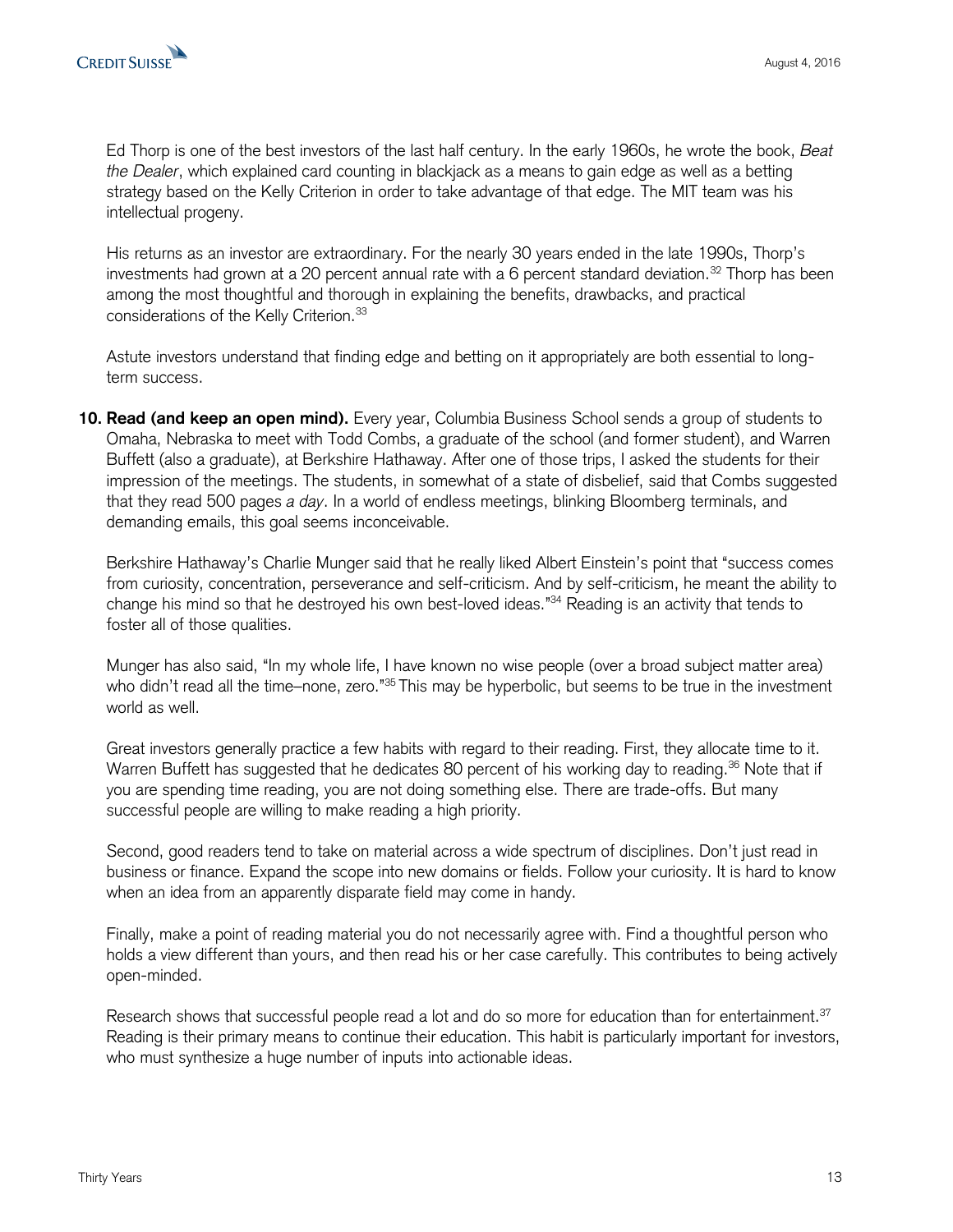

#### **What Next?**

It is harder than ever to generate excess returns in the investment management business. The main explanation for the rising difficulty is an idea we call the "paradox of skill." The paradox says that in some activities, as skill increases luck becomes more important in determining outcomes. The key insight is differentiating between absolute and relative skill.

Absolute skill in investing, which includes bright investors working hard using vast amounts of data and incorporating ideas from the latest research, has never been higher. Relative skill, on the other hand, appears to be narrowing. The difference between the best and the average is less today than it was a generation or two ago. We see this clearly when we examine the standard deviation of excess returns for mutual funds, which has declined steadily for a half century.

The massive shift in asset allocation away from active investing toward passive investing exacerbates this effect. Thirty years ago, index funds were less than one percent of assets under management, and today they (along with other passive vehicles such as exchange-traded funds) are about one-third. Think of it this way: For you to have positive alpha, the industry's term for risk-adjusted excess return, someone has to have negative alpha of the same amount. By definition, alpha for the market must equal zero (before fees).

So you want to compete against less-skilled investors because they are your source of alpha. It is disadvantageous for you if the weak players flee the market (selling their stocks and buying index funds), or if the least capable professional investors lose assets to passive funds, because it means that only the smartest investors remain in the active game. The truth is that weak players, whom the strong players require to generate excess returns, are fleeing at a record pace.

Still, here are a couple of suggestions for active managers to contemplate.

The first is to consider carefully where your skill will be most valuable. More than 25 years ago, Richard Grinold spelled out the "fundamental law of active management."<sup>38</sup> The non-technical interpretation says that excess returns equal skill times opportunity. All the skill in the world is for naught unless you have an opportunity to apply it. Before figuring out how you will win the game, figure out which game to play.

Second, there is a still a lot of upside in properly building an investment firm. In the past 30 years, we have learned a substantial amount about how our minds work, the value of diversity, and the role of training.

Take a look at exhibit 2, which considers the factors that contribute to peak performance as an investor. The box on the left starts with selecting the right people to be analysts and portfolio managers. The next pair of boxes place emphasis on proper training through deliberate practice and the thoughtful application of technology. Then the organization has to manage cognitive bias. Only then can an individual in a firm reach peak performance.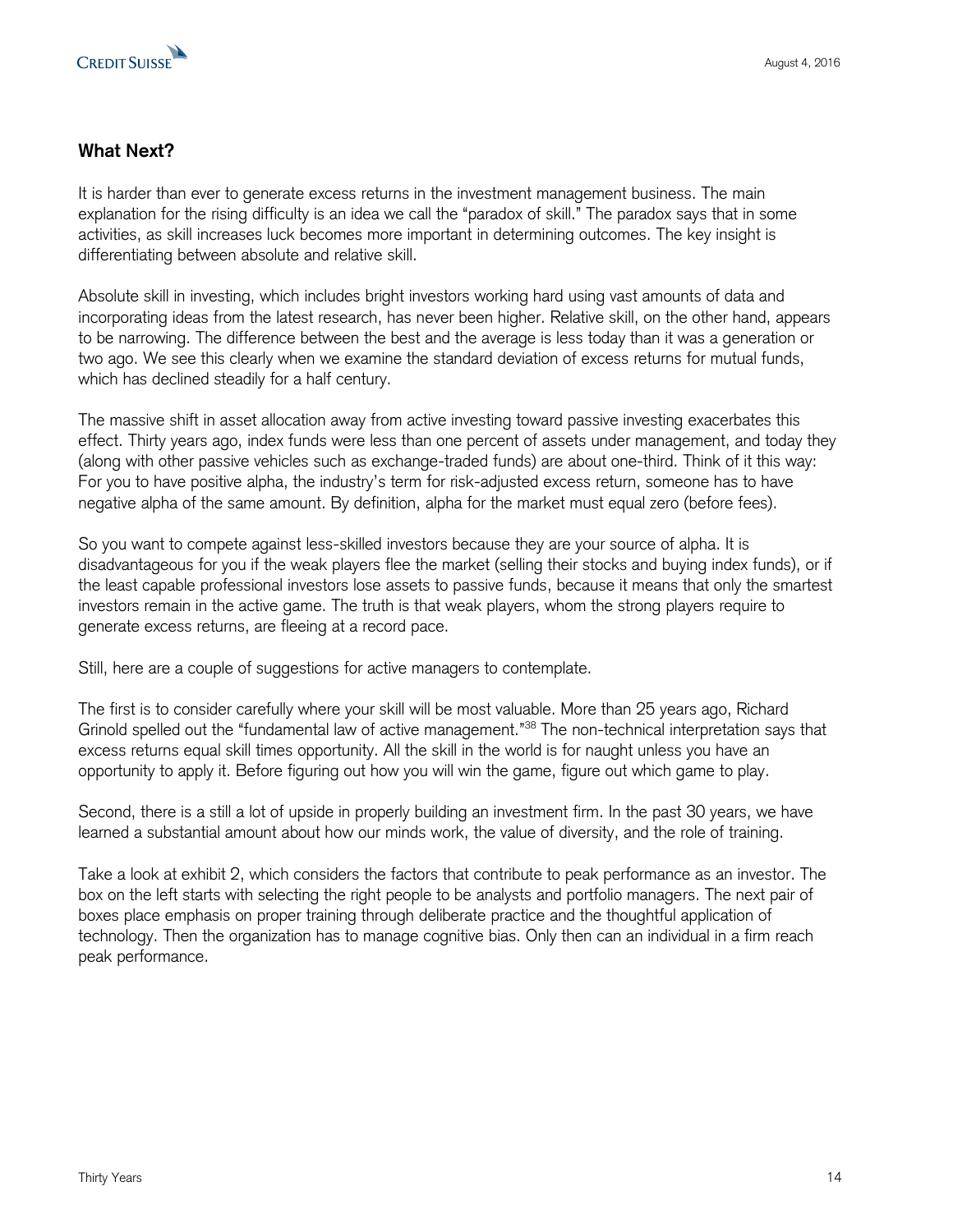#### **Exhibit 2: Achieving Peak Performance in an Investment Organization**



*Source: Credit Suisse.*

Here are some thoughts on each:

**Selection**. Both Keith Stanovich's work on IQ and RQ and Phil Tetlock's work on superforecasting strongly suggest that there's more to good decision making than traditional smarts measured through IQ. Qualities such as active-open mindedness, thinking probabilistically, an ability to update views frequently and accurately, and persistence are not well captured in tests. Even proxies for intelligence, such as graduating from an elite university, do not do the job.<sup>39</sup>

Stanovich, along with some colleagues, will publish a book on rational thinking in September 2016 that includes the CART (Comprehensive Assessment of Rational Thinking), a test analogous to the IQ test.<sup>40</sup> The cognitive reflection test (CRT) and extended CRT are simple tests that likely capture the same dimensions of thinking.<sup>41</sup>

Progressive investment organizations will extend their selection process to including screening for rationality, which will likely improve results.

**Deliberate practice.** The next step toward peak performance is the application of deliberate practice, **I** which has a number of elements.<sup>42</sup> Done properly, deliberate practice is designed with a specific objective, requires timely and accurate feedback from a coach or teacher, entails substantial repetition, and is only viable for students who are motivated. Deliberate practice is not fun, but it is gratifying because the performance improvements are tangible.

There is no straightforward way to map the elements of deliberate practice to the world of investing. Designed practice with a specific objective may involve exercises in probability judgments, including learning how to establish prior beliefs, how to update views, and how to distinguish between fundamentals and expectations.

Feedback is a challenge. Your first inclination is to use the market as a source of feedback, but the problem is that market moves, especially in the short term, are very noisy. A better approach is to break down an investment thesis in components, each of which you can measure and track. This allows you to keep score and provide feedback. The Brier score is an established way to assess the accuracy of probabilistic forecasts.<sup>43</sup>

The way to achieve repetition is to constantly work on similar types of problems that may not be directly related to the portfolio. Handicappers talk of "action bets" and "prime bets." Action bets are small bets that serve to keep the handicapper engaged and sharp. The stakes are low but the handicapper gets feedback to help his bigger bets. Prime bets are the big bets. If action bets are the warm up, prime bets are the main event. In order to gain repetition, the investor should think about everything relevant in probability terms and sharpen his or her ability to do so.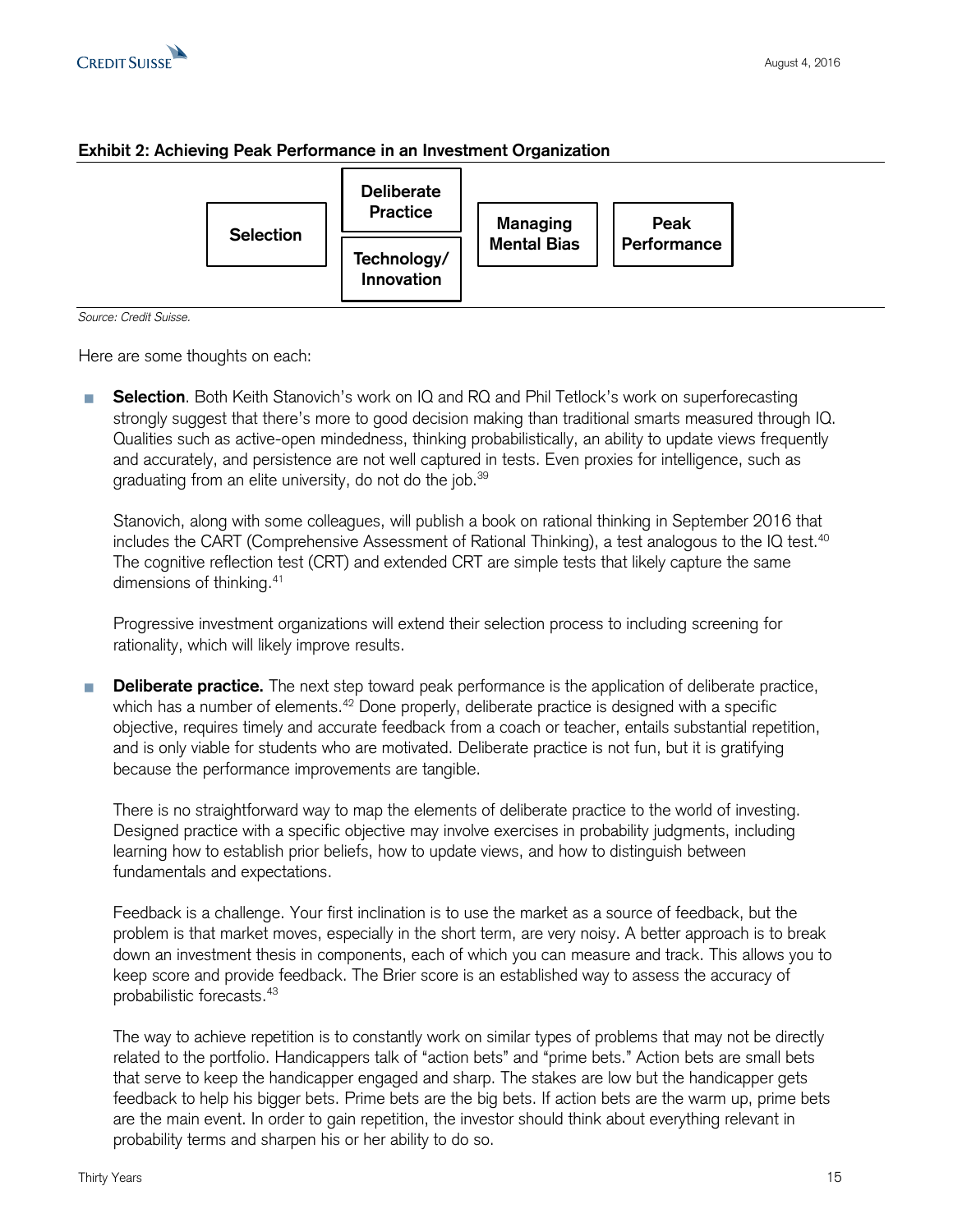Motivation in cognitive tasks shows up as active open-mindedness, a need for cognition, and competitiveness. When the best forecasters in a tournament were asked why they participated in the first place, they cited "wanting to be among the top forecasters" as the primary reason. Investing entails ongoing learning, so motivation to learn and stay involved is essential. Reading is probably the best indication of this motivation.

**Technology and innovation.** Here is a provocative thought: if you compete against a computer, you are П highly likely to lose. If you compete with a computer to augment your performance, you are more likely to win. The question is how this plays out in the investment business.

One model we can examine is chess. Machine beat man when Garry Kasparov lost to Deep Blue in 1997. Since then, a new type of play called freestyle chess has become more popular. In freestyle chess, humans make the moves but can avail themselves of whatever aids they want, including chess programs and other humans. While it is close, it appears that freestyle teams are the best chess players in the world, easily surpassing humans by themselves and narrowly beating the best chess programs.<sup>44</sup>

You need to sort what the computer is good at and what you can do. Then you have to let the computer do its thing while you do yours. Computers are good at applying base rates, crunching numbers, and casting a wide net. Humans can add value by understanding causality in a more nuanced way, recognizing regime changes, and applying more granular knowledge.

It is hard to be at the cutting edge of innovation, but there is a great deal to gain from simply applying available ideas or principles. For example, it is still surprising how few fundamental investors use simulation in their work. You can buy a Monte Carlo simulator off the shelf for a reasonable price, and it will generate substantial insight. Is your organization set up in the best possible way? For example, are your teams the proper size, of the ideal composition, and managed well? Finally, fundamental firms should keep an eye on academic research to see if any of the ideas apply.

**Managing mental bias.** At this point, most investors are familiar with the basic ideas from the literature П on heuristics and biases and prospect theory. (If you are not, you should learn about the ideas right away). The challenge today is to implement methods to manage and mitigate behavioral biases.

There are a few techniques that can be helpful. One example is the use of checklists, which come in two forms. A DO-CONFIRM checklist allows an investor to do his or her job as they see fit but prompts pauses to make sure the job has been done thoroughly. Our experience is that checklists can be effective for the routinized aspects of investing, for instance making sure that the analyst has done a competitive strategy or return on invested capital analysis properly. A READ-DO checklist is useful in periods of high stress. One case is when a stock you own drops sharply versus the market. A checklist can lay out the protocol to ensure the best possible decision.<sup>45</sup>

Another technique is an explicit effort to improve choice architecture. Research in psychology demonstrates that how choices are presented influences behavior. Nudges are structures that encourage positive behaviors without limiting options.

Having an organization with a high level of cognitive diversity, people with different training experience, personalities, and skills, is perhaps the most powerful antidote to bias. But cultivating cognitive diversity is not enough. You must manage diversity. "Psychological safety" is the single factor that best predicts good performance for a team. This means that people feel free to voice their views and are willing to take appropriate risks.46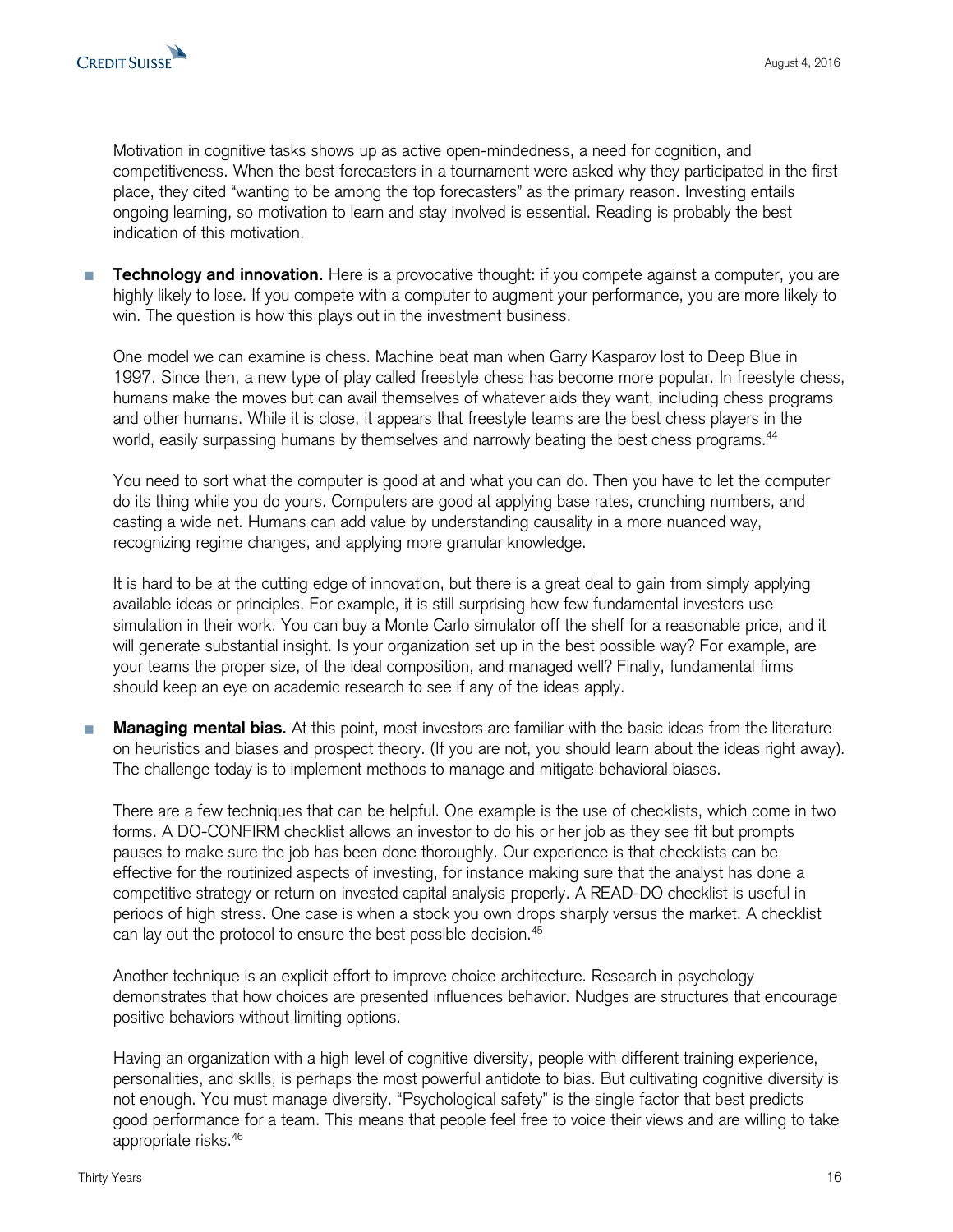

#### **Some Influential Books along the Journey**

#### 1980s

Michael E. Porter, *Competitive Strategy: Techniques for Analyzing Industries and Competitors* (New York: Free Press, 1980).

Robert Cialdini, *Influence: The Psychology of Persuasion* (New York: William Morrow, 1984).

Michael E. Porter, *Competitive Advantage: Creating and Sustaining Superior Performance* (New York: Free Press, 1985).

Alfred Rappaport, *Creating Shareholder Value: The New Standard for Business Performance* (New York: Free Press, 1986).

Richard Dawkins, *The Blind Watchmaker* (New York: W.W. Norton & Company, 1986).

Max H. Bazerman, *Judgment in Managerial Decision Making* (New York: John Wiley & Sons, 1986).

#### 1990s

Michael Rothschild, *Bionomics: Economy as Ecosystem* (New York: Henry Holt, 1990).

Tom Copeland, Tim Koller, and Jack Murrin, *Valuation: Measuring and Managing the Value of Companies* (New York: John Wiley & Sons, 1990).

G. Bennett Stewart III, *The Quest for Value: A Guide for Senior Managers* (New York: Harper Business, 1991).

Peter Bernstein, *Capital Ideas: The Improbable Origins of Modern Wall Street* (New York: John Wiley & Sons, 1992).

M. Mitchel Waldrop, *Complexity: The Emerging Science at the Edge of Order and Chaos* (New York: Simon & Schuster, 1992).

Kevin Kelly, *Out of Control: The Rise of Neo-Biological Civilization* (New York: Addison Wesley, 1994). Daniel C. Dennett, *Darwin's Dangerous Idea: Evolution and the Meanings of Life* (New York: Simon & Schuster, 1995).

Peter Bernstein, *Against the Gods: The Remarkable Story of Risk* (New York: John Wiley & Sons, 1996). Steven Pinker, *How the Mind Works* (New York: W.W. Norton & Company, 1997).

E.O. Wilson, *Consilience: The Unity of Knowledge* (New York, Alfred A. Knopf, 1998).

Carl Shapiro and Hal R. Varian, *Information Rules: A Strategic Guide to the Network Economy* (Boston, MA: Harvard Business School Press, 1999).

#### 2000s

Michael Lewis, *Moneyball: The Art of Winning an Unfair Game* (New York: W.W. Norton, 2003). James Surowiecki, *The Wisdom of Crowds: Why the Many Are Smarter than the Few and How Collective Wisdom Shapes Business, Economies, Societies, and Nations* (New York: Random House, 2004).

Eric D. Beinhocker, *The Origin of Wealth: Evolution, Complexity, and the Radical Remaking of Economics* (Boston: Harvard Business School Press, 2006).

Daniel Kahneman, *Thinking, Fast and Slow* (New York: Farrar, Straus and Giroux, 2011).

Philip E. Tetlock and Dan Gardner, *Superforecasting: The Art and Science of Prediction* (New York: Crown Publishers, 2015).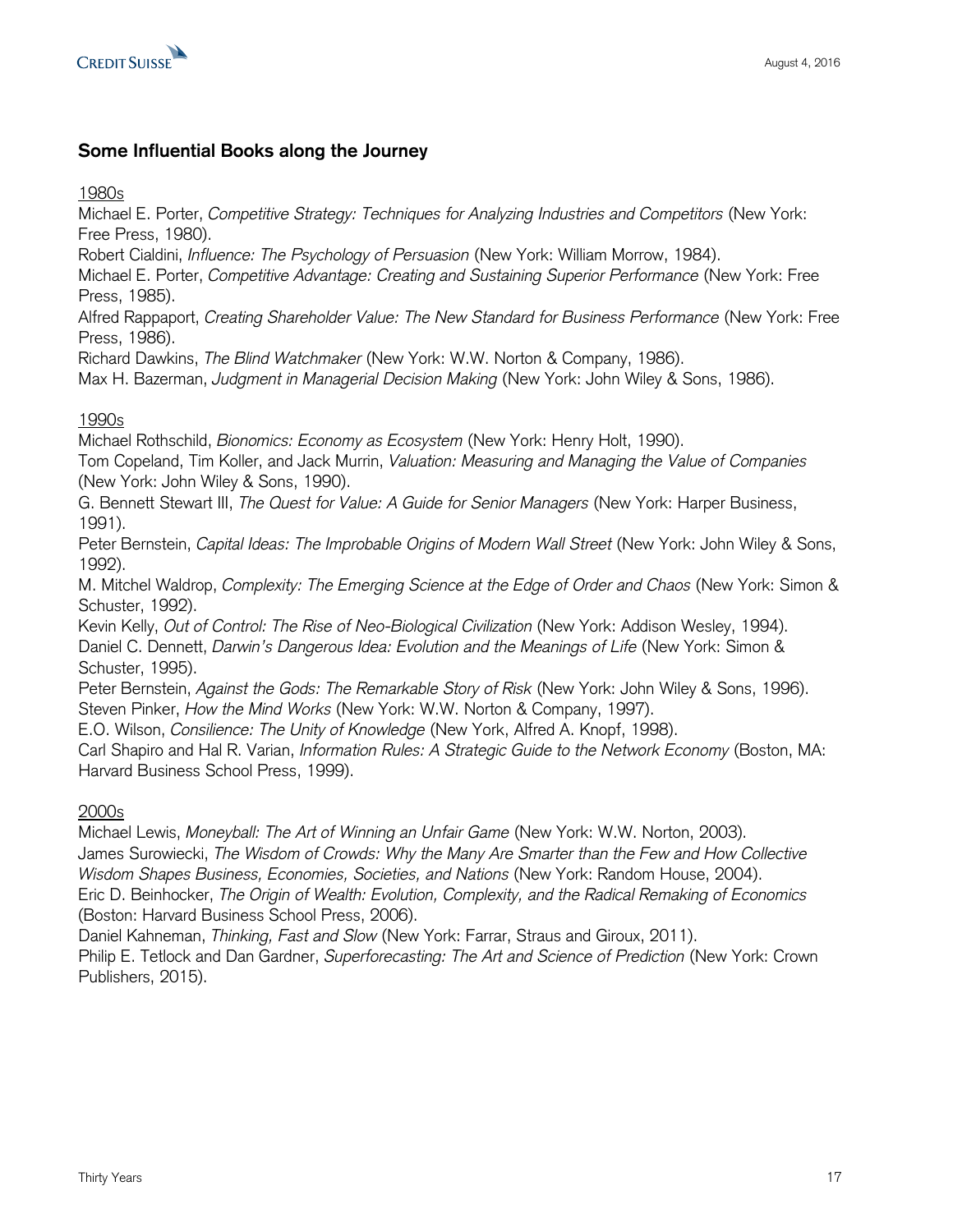

## **Endnotes**

<sup>1</sup>Michael J. Mauboussin, *The Success Equation: Untangling Skill and Luck in Business, Sports, and Investing* (Boston, MA: Harvard Business Review Press, 2012), 1-2.

<sup>2</sup>William James, *The Principles of Psychology, Volume 1* (New York: Henry HOLT and Company, 1890), 488. <sup>3</sup>Alfred Rappaport, *Creating Shareholder Value: The New Standard for Business Performance* (New York: Free Press, 1986).

<sup>4</sup>William N. Thorndike, Jr., *The Outsiders: Eight Unconventional CEOs and Their Radically Rational Blueprint for Success* (Boston, MA: Harvard Business Review Press, 2012).

<sup>5</sup> Peter D. Kaufman, ed., *Poor Charlie's Almanack: The Wit and Wisdom of Charles T. Munger* (Virginia Beach,VA: PCA Publication, 2005).

<sup>6</sup>Some of my favorites include Howard M. Schilit and Jeremy Perler, *Financial Shenanigans: How to Detect Accounting Gimmicks & Fraud in Financial Reports, 3rd Edition* (New York: McGraw Hill, 2010); Charles W. Mulford and Eugene E. Comiskey, *Creative Cash Flow Reporting: Uncovering Sustainable Financial* 

*Performance* (Hoboken, NJ: John Wiley & Sons, 2005); Charles W. Mulford and Eugene E. Comiskey, *The Financial Numbers Game: Detecting Creative Accounting Practices* (Hoboken, NJ: John Wiley & Sons, 2005); and Kathryn F. Staley, *The Art of Short Selling* (New York: John Wiley & Sons, 1997).

<sup>7</sup>Michael E. Porter, *Competitive Strategy: Techniques for Analyzing Industries and Competitors* (New York: Free Press, 1980).

<sup>8</sup>Baruch Lev and Feng Gu, *The End of Accounting and the Path Forward for Investors and Managers* (Hoboken, NJ: John Wiley & Sons, 2016).

<sup>9</sup> Madeleine I. G. Daepp, Marcus J. Hamilton, Geoffrey B. West, and Luís M. A. Bettencourt, "The Mortality of Companies," *Royal Society Interface*, Vol. 12, No. 106, May 6, 2015; Michael J. Mauboussin and Dan Callahan, "Why Corporate Longevity Matters: What Index Turnover Tells Us about Corporate Results," *Credit Suisse Global Financial Strategies*, April 16, 2014.

<sup>10</sup>Stanley Block, "Methods of Valuation: Myths vs. Reality," *The Journal of Investing*, Winter 2010, 7-14. EBITDA stands for earnings before interest, taxes, depreciation, and amortization.

<sup>11</sup>Alfred Rappaport, *Creating Shareholder Value: A Guide for Managers and Investors* (New York: Free Press, 1998), 15.

 $12$  Michael J. Mauboussin and Dan Callahan, "Measuring the Moat: Assessing the Magnitude and Sustainability of Value Creation," *Credit Suisse Global Financial Strategies,* July 22, 2013.

<sup>13</sup>Michael Steinhardt, *No Bull: My Life In and Out of Markets* (New York: John Wiley & Sons, 2001), 129. <sup>14</sup>Steven Crist, "Crist on Value," in Beyer, et al., *Bet with the Best* (New York: Daily Racing Form Press, 2001).

<sup>15</sup> Dan Ariely, George Loewenstein, and Drazen Prelec, "'Coherent Arbitrariness': Stable Demand Curves Without Stable Preferences," *Quarterly Journal of Economics*, Vol. 118, No 1, February 2003, 73-106. <sup>16</sup> Amos Tversky, "Features of Similarity," *Psychological Review*, Vol. 84, 1977, 327-352. Reprinted in Eldar Shafir, ed., *Preference, Belief, and Similarity: Selected Writings, Amos Tversky* (Cambridge, MA: MIT Press, 2004).

<sup>17</sup> Paul R. Carlile and Clayton M. Christensen, "The Cycles of Theory Building in Management Research," *Harvard Business School Working Paper Series*, No. 05-057, 2005. Also, see the chapter, "History, The Fickle Teacher," in Duncan J. Watts, *Everything Is Obvious\*: \*Once You Know the Answer* (New York: Crown Business, 2011), 108-134.

<sup>18</sup> Nassim Nicholas Taleb, *The Black Swan: The Impact of the Highly Improbable, Second Edition* (New York: Random House, 2010), 365.

<sup>19</sup>Warren E. Buffett, Berkshire Hathaway Annual Meeting, 1989.

 $20$  The phrase "beliefs are hypotheses to be tested, not treasures to be protected" comes from Philip E. Tetlock and Dan Gardner, *Superforecasting: The Art and Science of Prediction* (New York: Crown Publishers, 2015), 191.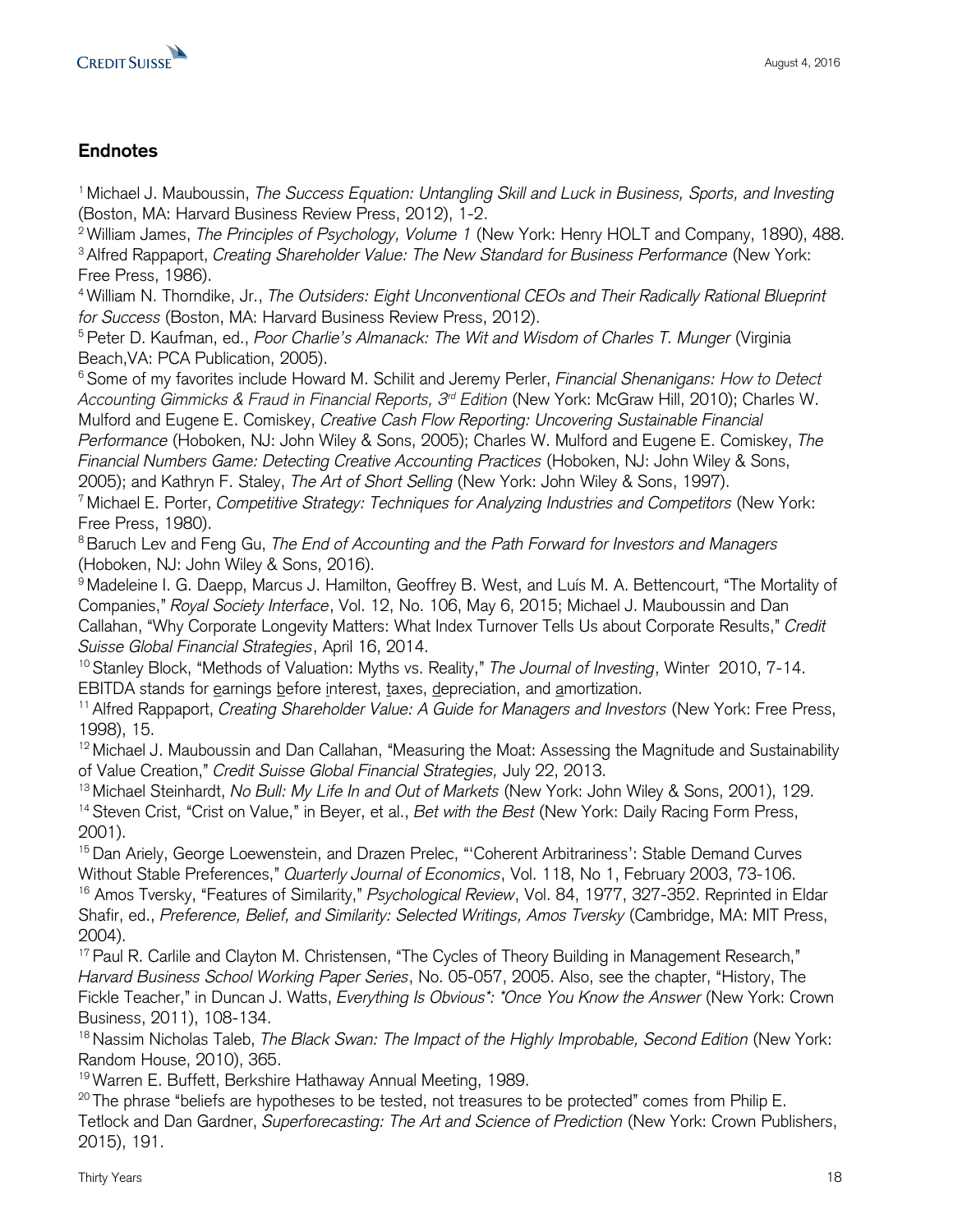

<sup>21</sup>Robert B. Cialdini, *Influence: The Psychology of Persuasion* (New York: William Morrow, 1993). <sup>22</sup> Stephanie L. Brown, Terrilee Asher, and Robert B. Cialdini, "Evidence of a Positive Relationship Between Age and Preference for Consistency," *Journal of Research in Personality*, Vol. 39, No. 5, October 2005, 517-533.

<sup>23</sup>Christopher Peterson and Martin E. P. Seligman, *Character Strengths and Virtues: A Handbook and Classification* (Oxford: Oxford University Press, 2004), 144.

<sup>24</sup> Uriel Haran, Ilana Ritov, Barbara A. Mellers, "The Role of Actively Open-Minded Thinking in Information Acquisition, Accuracy, and Calibration," *Judgment and Decision Making*, Vol. 8, No 3, May 2013, 188-201. <sup>25</sup>For a layman's discussion of Bayes's Theorem, see Nate Silver, *The Signal and the Noise: Why So Many Predictions Fail—But Some Don't* (New York: The Penguin Press, 2012), 243-248. To solve for the new probability, you need three quantities. First, you need a prior probability (x). Second, you need an estimate of the probability as a condition of the hypothesis being true (y). Finally, you need an estimate conditional on the hypothesis being false (z).

Bayes's Theorem  $=$   $\frac{xy}{xy}$  $xy + z(1-x)$ 

For an example, see Michael J. Mauboussin and Dan Callahan, "Cultivating Your Judgment Skills: A Framework for Improving the Quality of Decisions," *Credit Suisse Global Financial Strategies,* May 7, 2013. <sup>26</sup> Brent Schlender, "The Bill & Warren Show," Fortune, July 20, 1998.

<sup>27</sup> Rose McDermott, James H. Fowler, and Oleg Smirnov, "On the Evolutionary Origin of Prospect Theory Preferences," *Journal of Politics*, Vol. 70, No. 2, April 2008, 335–350.

<sup>28</sup>Mark Granovetter, "Threshold Models of Collective Behavior," *American Journal of Sociology*, Vol. 83, No. 6, May, 1978, 1420-1443.

<sup>29</sup>David Spanier, *Easy Money: Inside the Gambler's Mind* (New York: Penguin, 1987).

<sup>30</sup>Javier Estrada, "Geometric Mean Maximization: An Overlooked Portfolio Approach?" *Working Paper*, January 2010.

<sup>31</sup>Leonard C. MacLean, Edward O. Thorp, Yonggan Zhao, and William T. Ziemba, "How Does the *Fortune's Formula* Kelly Capital Growth Model Perform?" *Journal of Portfolio Management*, Summer 2011, 96-111. <sup>32</sup>William Poundstone, *Fortune's Formula: The Untold Story of the Scientific Betting System that Beat the Casinos and Wall Street* (New York: Hill and Wang, 2005), 320.

<sup>33</sup>Edward O. Thorp, "The Kelly Criterion in Blackjack, Sports Betting, and the Stock Market," in *Handbook of Asset and Liability Management, Volume 1: Theory and Methodology*, S.A. Zenios and W. T. Ziemba, eds., (Amsterdam: North-Holland, 2006), 385-428.

<sup>34</sup>"Berkshire Hathaway's Warren Buffett & Wesco Financial's Charlie Munger," *Outstanding Investor Digest,*  Vol. 19, No. 3 &4, December 31, 2004, 52.

<sup>35</sup> Berkshire Hathaway Annual Meeting, 2004 per Tren Griffin, *Charlie Munger: The Complete Investor* (New York: Columbia Business School Press, 2015), 104.

<sup>36</sup>Drake Baer, "Nine Books Billionaire Warren Buffett Thinks Everyone Should Read," *Business Insider*, September 2, 2014.

<sup>37</sup>Libby Kane, "What Rich People Have Next to Their Beds," *Business Insider*, June 17, 2014.

<sup>38</sup>Richard C. Grinold, "The Fundamental Law of Active Management," *Journal of Portfolio Management*, Vol. 15, No. 3, Spring 1989, 30-37; Richard C. Grinold and Ronald N. Kahn, *Active Portfolio Management: A Quantitative Approach for Producing Superior Returns and Controlling Risk, Second Edition* (New York: McGraw Hill, 2000), 147-169; Roger Clarke, Harindra de Silva, and Steven Thorley, "The Fundamental Law of Active Portfolio Management," *Journal of Investment Management*, Vol. 4, No. 3, Third Quarter 2006, 54- 72.

<sup>39</sup> Barbara Mellers, Eric Stone, Terry Murray, Angela Minster, Nick Rohrbaugh, Michael Bishop, Eva Chen, Joshua Baker, Yuan Hou, Michael Horowitz, Lyle Ungar, and Philip Tetlock, "Identifying and Cultivating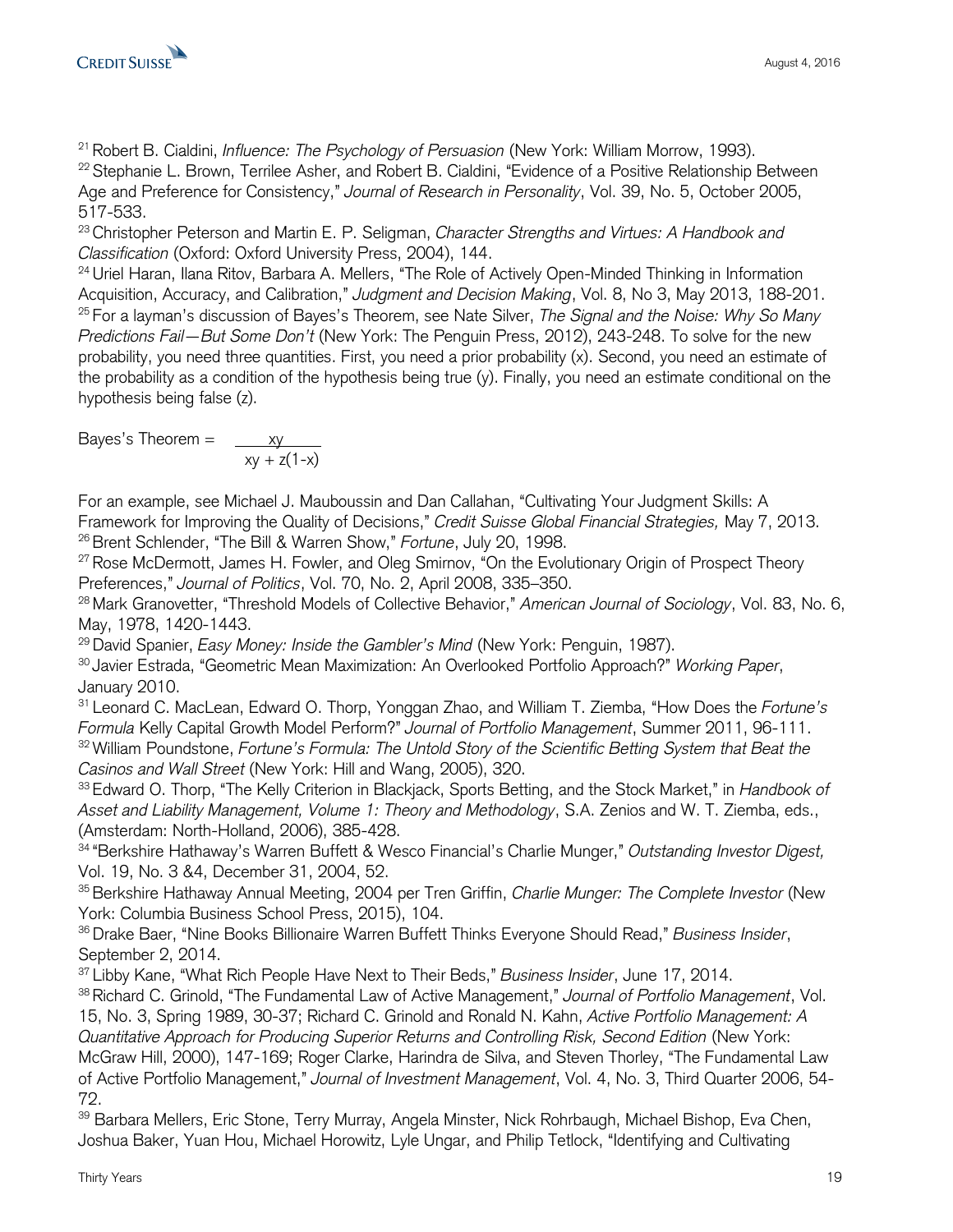

Superforecasting as a Method of Improving Probabilistic Predictions," *Perspectives on Psychological Science,*  Vol. 10, No. 3, May 2015, 267-281.

<sup>40</sup>Keith E. Stanovich, Richard F. West, and Maggie E. Toplak, *The Rationality Quotient: Toward a Test of Rational Thinking* (Cambridge, MA: MIT Press, 2016).

<sup>41</sup> Shane Frederick, "Cognitive Reflection and Decision Making," *Journal of Economic Perspectives,* Vol. 19, No. 4, Fall 2005, 25-42.

<sup>42</sup>Anders Ericsson and Robert Pool, *Peak: Secrets from the New Science of Expertise* (New York: Houghton Mifflin Harcourt, 2016).

<sup>43</sup>Glenn W. Brier, "Verification of Forecasts Expressed in Terms of Probability," *Monthly Weather Review*, Vol. 78, No. 1, January 1950, 1-3.

<sup>44</sup>Kevin Kelly, "The Three Breakthroughs That Have Finally Unleashed AI On the World," *Wired*, October 27, 2014.

<sup>45</sup> Michael J. Mauboussin, Dan Callahan, David Rones, and Sean Burns, "Managing the Man Overboard Moment: Making an Informed Decision After a Large Price Drop," *Credit Suisse Global Financial Strategies*, January 15, 2015; Michael J. Mauboussin, Dan Callahan, Darius Majd, Greg Williamson, and David Rones, "Celebrating the Summit: Making an Informed Decision After a Large Price Gain," *Credit Suisse Global Financial Strategies*, January 11, 2016.

<sup>46</sup> Julia Rozovsky, "The Five Keys to a Successful Google Team," November 17, 2015. See https://rework.withgoogle.com/blog/five-keys-to-a-successful-google-team/.